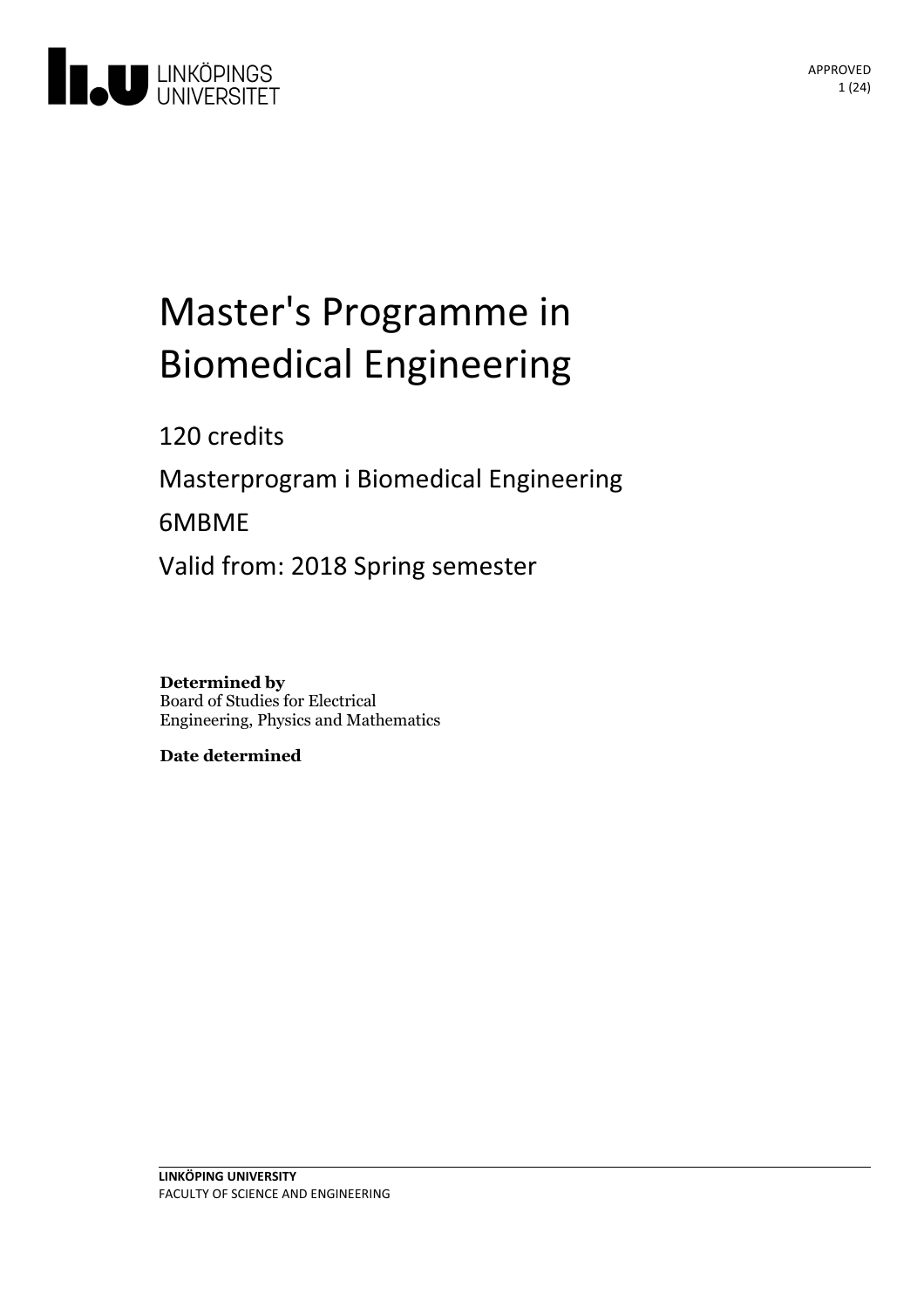## Purpose

Biomedical Engineering encompasses fundamental concepts in engineering, biology and medicine to develop innovative approaches and new devices, materials, implants, algorithms, processes and systems for the assessment and evaluation of technology; for prevention, diagnosis, and treatment of disease; for patient care and rehabilitation and for improving medical practice and health care delivery.

## Aim

The Biomedical Engineering curriculum supports and sustains Engineering for Health through a relevant mixture of compulsory and elective courses arranged in a track structure. This enables in-depth as well as broad-based studies.

### **Knowledge and reasoningin mathematics, natural sciences and engineering**

A Master of Science with a major in Biomedical Engineering should be

- thoroughly qualified in mathematics, physics and engineering and thereby able to formulate and solve problems in the medical domain, encompassing the design of devices, algorithms, systems, and processes to improve human health
- familiar with the fundamentals of the human anatomy and physiology on the cellular, organ and organ system levels
- able to use, propose and evaluate engineering tools and approaches relating to life science problems through formulating, modelling and solving the problems using physics, mathematics, chemistry, biology and engineering principles
- confident in the application of theoretical models and reasoning to business, academic institutions, and at major research and development laboratories

## **Personal and professional skills and attributes**

A Master of Science in Biomedical Engineering should possess

- ability to manifest and lead modern research and engineering in the field of life science
- knowledge to identify and manage the particular problems related to the acquisition, processing and interpretation of biomedical texts, signals and images
- skills and techniques for modelling and simulation integrating engineering and life science knowledge
- creativity, initiative and responsibility for their contribution to innovative problem solving
- a systematic attitude towards problem solving

### **Interpersonal skills: teamwork and communication**

A Master of Science with a major in Biomedical Engineering should

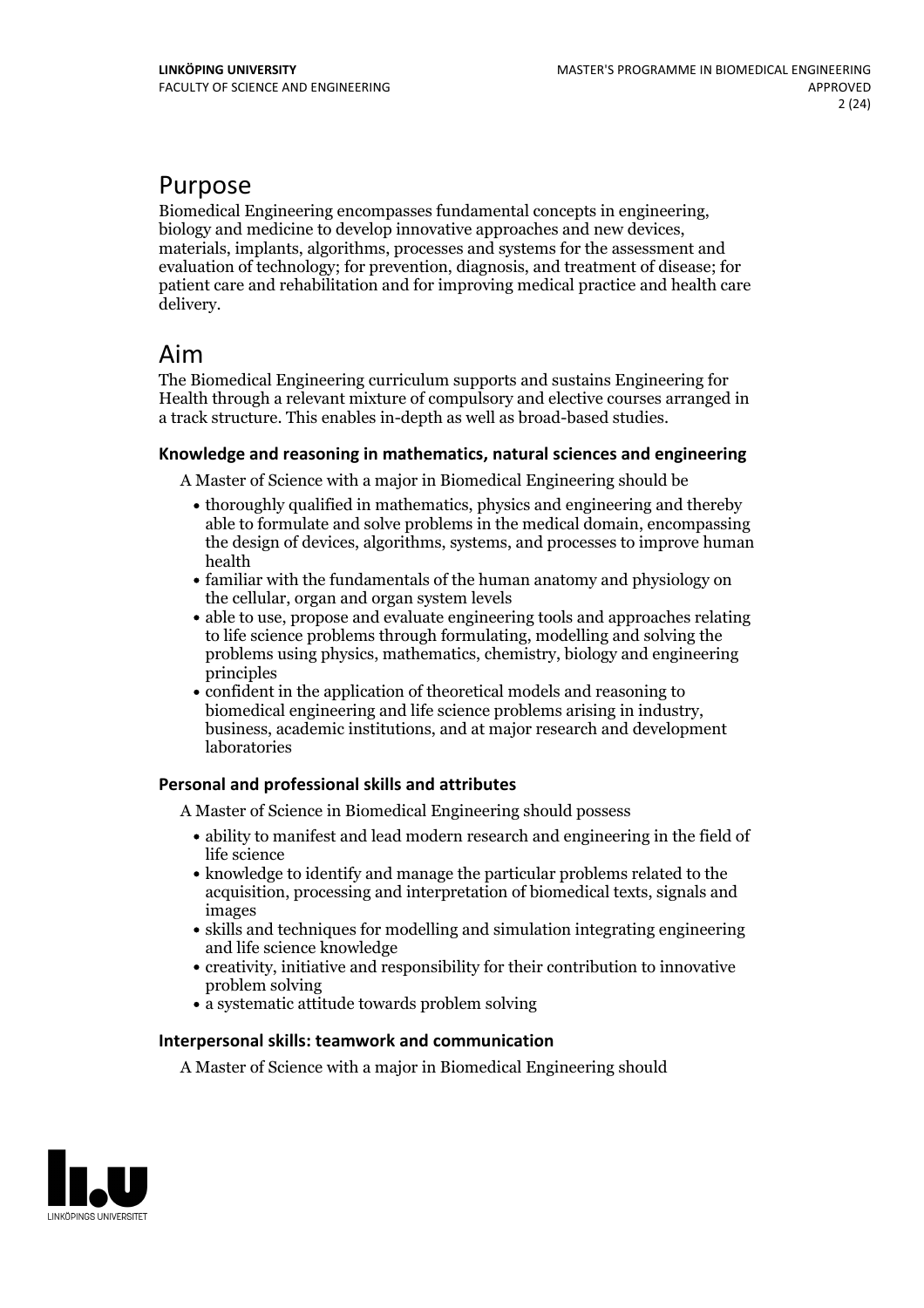demonstrate

- capability of professional teamwork and active collaboration within <sup>a</sup> group, sharing tasks and responsibilities
- ability to act as a mediator between technical and biomedical personnel in multidisciplinary settings
- ability to conceive, design, implement and evaluate scientific and engineering projects
- English oral and written communicative skills regarding engineering problems in the life science domain
- competence in academic writing

### **Conceiving, designing, implementing, and operatingsystems in the enterprise and social context**

A Master of Science with a major in Biomedical Engineering should demonstrate

- a holistic view on the process of merging scientific, engineering and biomedicine principles and methods in the development of devices, materials, implants, algorithms, processes and systems
- responsibility for identifying, integrating and creating a thorough understanding of the impact of science and engineering on society and communicating that knowledge to the public

## Content

The programme content ensures that the graduates are able to demonstrate competencies in:

- origin and processing of physiological signals using various models for analysis
- thermodynamic models of the circulatory, respiratory, digestive and endocrine systems and there analysing techniques
- methods, technologies and systems used for intensive care and therapy as well as ethical and social issues in highly specialized health care
- physical properties of light and its impact and interaction with biological tissue related to the tissue optical properties based on light transport
- biomedical imaging technologies and their impact on biological tissue and the influence on image quality
- information technology in the health care sector
- multivariate statistical methods with applications in bioscience and related research areas
- problems, methods and traditions within the philosophy of science and problems related to biomedical engineering

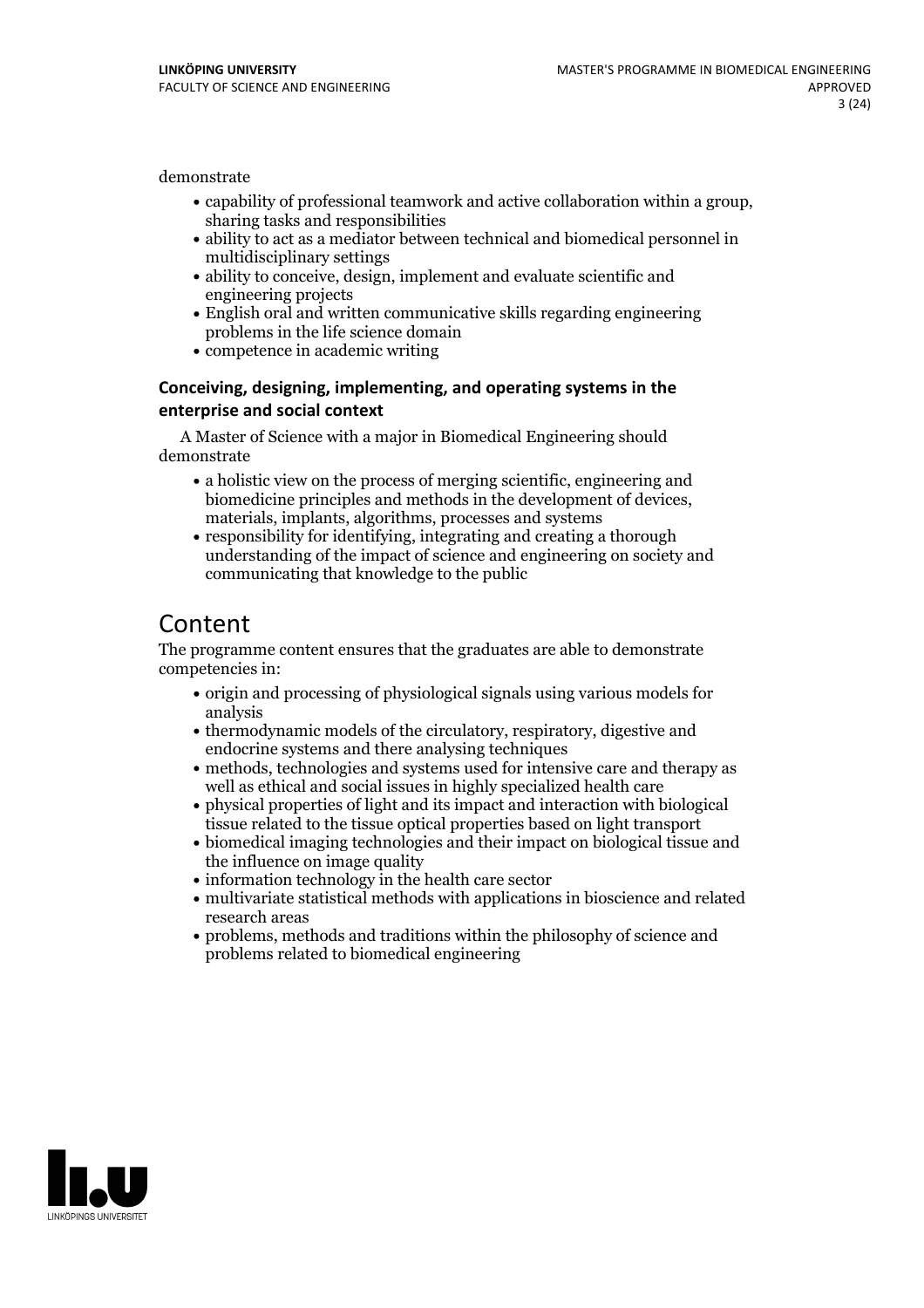## Specialisations

To deepen the studies in a particular biomedical engineering field, the student is required to choose one of the following three tracks:

- Medical Informatics: Information management and processing at individual and population level, including indexing and retrieval of medical data and information, medical terminologies, models of and tools for medical decision making and decision support, knowledge discovery and representation, implementation and evaluation of decision support
- Biomedical Signals and Instrumentation: Theoretical as well as experimental studies of biomedical signal and systems for diagnostic and signal processing but also advanced health systems in hospitals and home health care settings
- Biomedical Imaging: Specializing in imaging modalities and applying engineering principles to visualize systems in the biological sciences and medicine using high-order dimensions of signal analysis; utilize mathematical methods and computing structures for learning and self- organization in finding and describing meaningful relations in multidimensional signals.

## Teaching and working methods

The Master of Science programme in Biomedical Engineering, at Linköping University (LiU) consists of a broad compulsory part comprising approximately 50 ECTS credits. Specialization in depth in three tracks: medical informatics, biomedical signals and instrumentation and medical imaging. Each track has approximately 25 compulsory ECTS credits and 15 elective ECTS credits. A final thesis work comprising 30 ECTS points within the main subjects completes the programme.

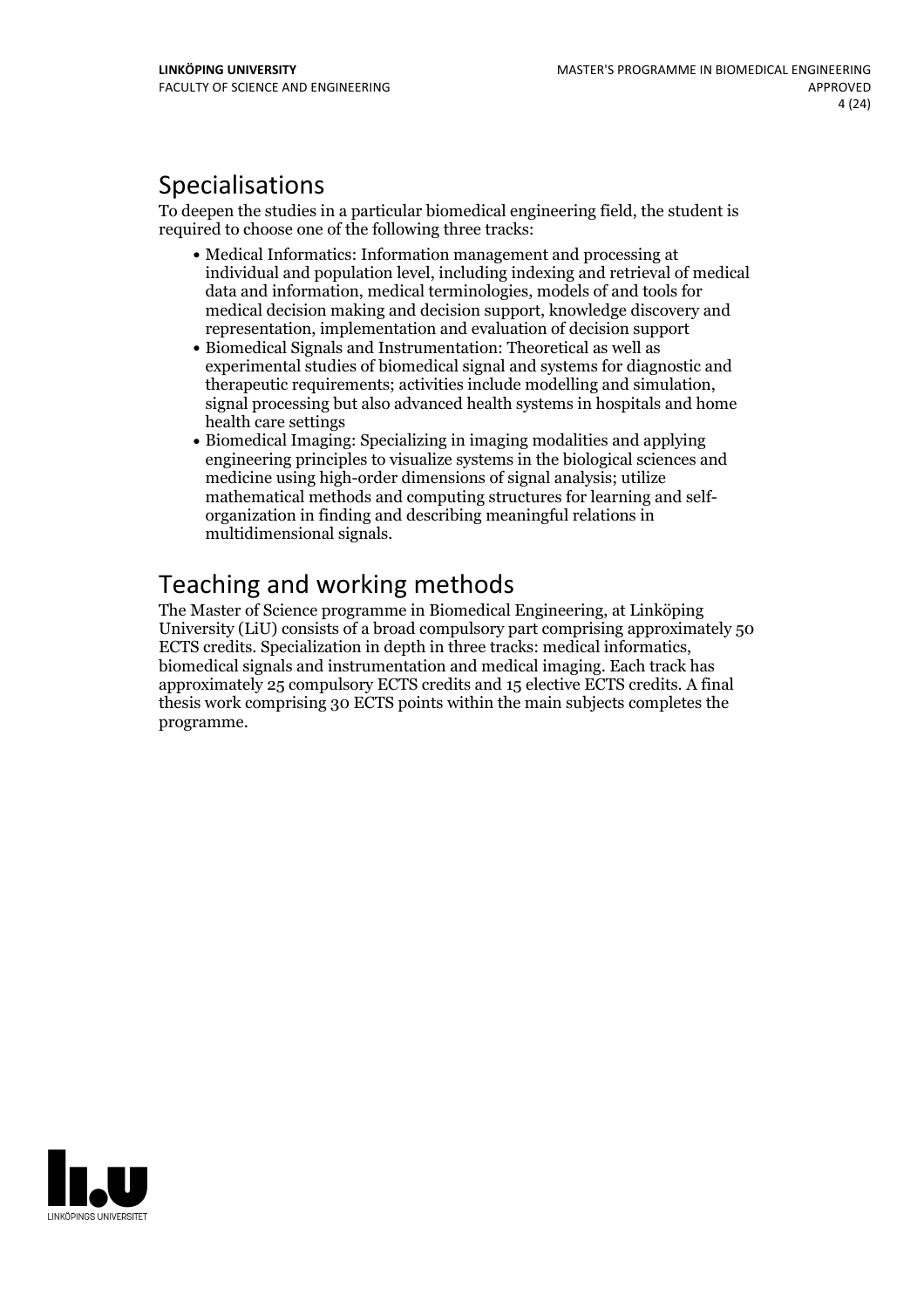## Entry requirements

- A bachelor's degree in biomedical, electrical, physical, biological or computer engineering, electronics or physics, or equivalent. The Bachelor's degree (equivalent to a Swedish Kandidatexamen) shall be from an
- internationally recognised university. At least <sup>30</sup> ECTS credits in mathematics/applied mathematics and/or application of mathematics relevant for the programme including calculus, linear algebra, vector calculus and complex functions
- At least 10 ECTS credits in physics including mechanics
- English corresponding to the level of English in Swedish upper secondary education (English  $6/B$ ). This is normally attested by means of an internationally recognised test.

Selection for the January application round is based on merit rating (grade tariff) at three levels. If necessary, applicants within the same merit group will be selected by lot.

- Group 1: High
- Group 2: Good
- Group 3: Low

## Degree thesis

The thesis should be based on the high quality scientific content and carried outin close contact with the research groups involved in the programme and in the area of the profile chosen by the students. Without special permission a thesis work may be performed in the following subject areas:

- Biomedical Engineering
- Biomedical instrumentation
- Biotechnology
- Computational Physics
- Image Processing
- Medical Informatics
- Physiological Measurement Technology

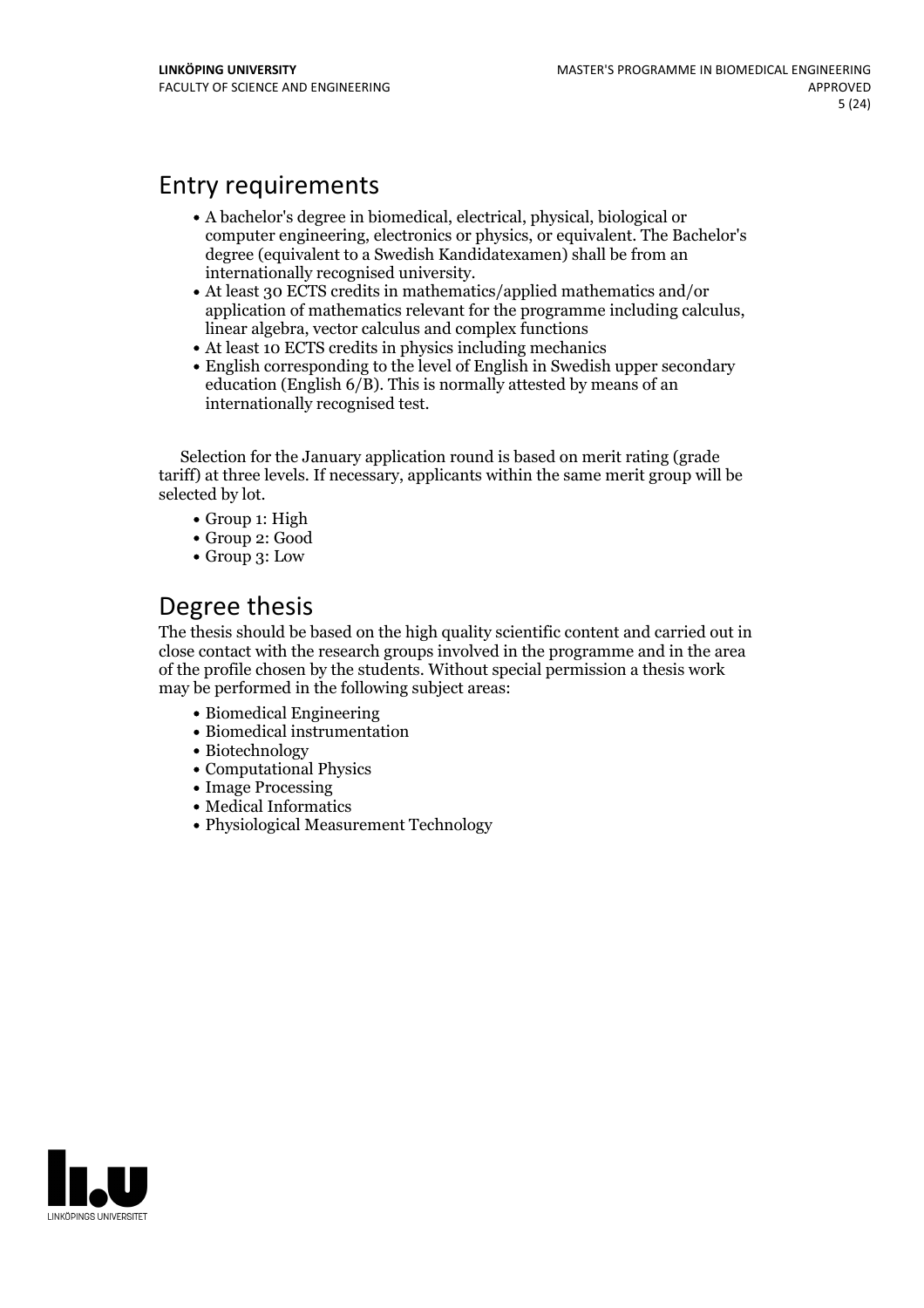## Degree requirements

- Bachelor's degree as specified in the entrance requirements
- All compulsory and elective courses from the curriculum completed so that 120 ECTS isreached
- At least 90 ECTS on advanced level including 30 ECTS courses from the major subject Biomedical Engineerings and 30 ECTS master's thesis in the major subject Biomedical Engineering
- Master's thesis (30 ECTS) on advanced level, in the major subject Biomedical Engineering, examined at the Faculty of Science and Engineering

Courses with overlapping content are not allowed to be included in the degree. Courses included in the Bachelor's degree can never be included in the Master's degree.

## Degree in Swedish

Teknologie masterexamen, Medicinsk teknik

## Degree in English

Master of Science (120 credits) in Biomedical Engineering

## Specific information

Certain PhD courses can be taken by master students. Please contact the directors of graduate studies:

- Department of Biomedical Engineering, forskarstudierektor@imt.liu.se
- Department of Physics, Chemistry and Biology, forskarstudierektor@ifm.liu.se
- Department of Electrical Engineering, forskarstudierektor@isy.liu.se
- Department of Computer and Information Science, forskarstudierektor@ida.liu.se
- Department of Mathematics, forskarstudierektor@mai.liu.se

In order to include a graduate course in the degree the student must apply to the Faculty Programme Board of Electrical Engineering, Physics and **Mathematics** 

## Common rules

See also common rules

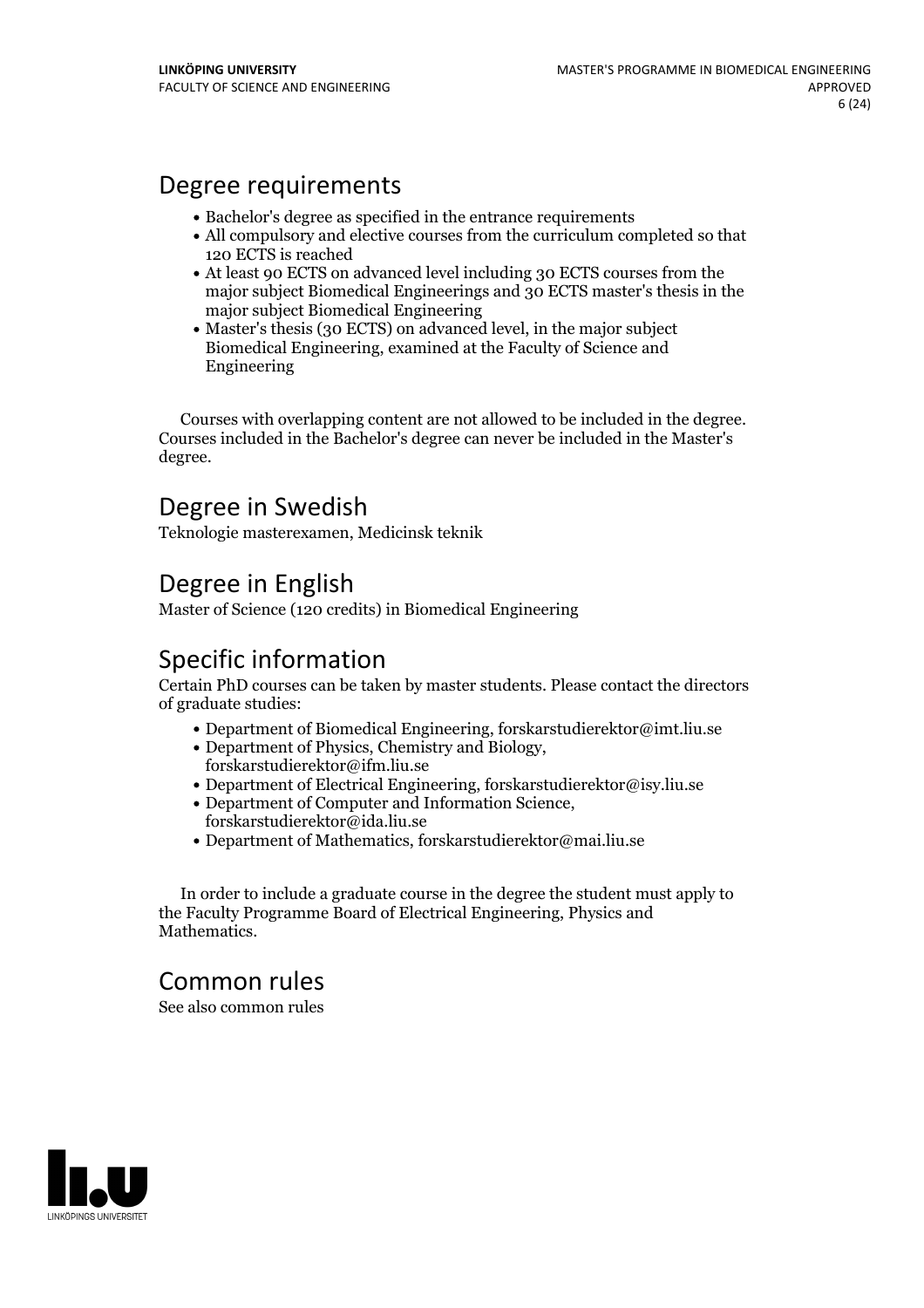## **Curriculum**

## **Semester 1 (Autumn 2018)**

| Course<br>code | Course name                         | <b>Credits</b> | Level | <b>Timetable</b><br>module | <b>ECV</b> |
|----------------|-------------------------------------|----------------|-------|----------------------------|------------|
| Period 1       |                                     |                |       |                            |            |
| TBME04         | Anatomy and Physiology              | 6              | G2X   | 3                          |            |
| <b>TBMI19</b>  | <b>Medical Information Systems</b>  | $6*$           | A1X   | $\overline{2}$             |            |
| TSDT14         | Signal Theory                       | 6              | A1X   | 1                          |            |
| Period 2       |                                     |                |       |                            |            |
| TBME03         | Biochemistry and Cell Biology       | 6              | G2X   | $\mathcal{P}$              |            |
| <b>TBMI19</b>  | <b>Medical Information Systems</b>  | $6*$           | A1X   | 3                          | C          |
| TBMT01         | <b>Biomedical Signal Processing</b> | 6              | A1X   | 1                          |            |

## **Semester 2 (Spring 2019)**

| Course<br>code | Course name                                          | <b>Credits</b> | Level | <b>Timetable</b><br>module | <b>ECV</b> |
|----------------|------------------------------------------------------|----------------|-------|----------------------------|------------|
| Period 1       |                                                      |                |       |                            |            |
| TBMT02         | <b>Medical Imaging</b>                               | 6              | A1X   | 3                          | C          |
| TBMT09         | Physiological Pressures and Flows                    | 6              | A1X   | $\mathbf{1}$               | C          |
| THEN24         | Communication, Ethics and Sustainable<br>Development | $6*$           | G1X   |                            | C          |
| TBMI01         | <b>Medical Decision Support</b>                      | 6              | A1X   | 4                          | E          |
| TBMI03         | <b>Medical Information Models and Ontologies</b>     | 6              | A1X   | 4                          | E          |
| <b>TBMI26</b>  | Neural Networks and Learning Systems                 | 6              | A1X   | $\overline{2}$             | E          |
| TFYA04         | <b>Materials Optics</b>                              | 6              | A1X   | 4                          | E          |
| Period 2       |                                                      |                |       |                            |            |
| TBME08         | <b>Biomedical Modeling and Simulation</b>            | 6              | A1X   | 3                          | C          |
| TBMT26         | Technology in Intensive Care and Surgery             | 6              | A1X   | 1                          | C          |
| THEN24         | Communication, Ethics and Sustainable<br>Development | $6*$           | G1X   |                            | C          |
| TFMT19         | <b>Chemical Sensor Systems</b>                       | 6              | A1X   | 4                          | E          |
| TFTB40         | <b>Biomedical Materials</b>                          | 6              | A1X   | $\mathbf{1}$               | E          |
| TFYA38         | Optoelectronics                                      | 6              | A1X   | 3                          | Ε          |

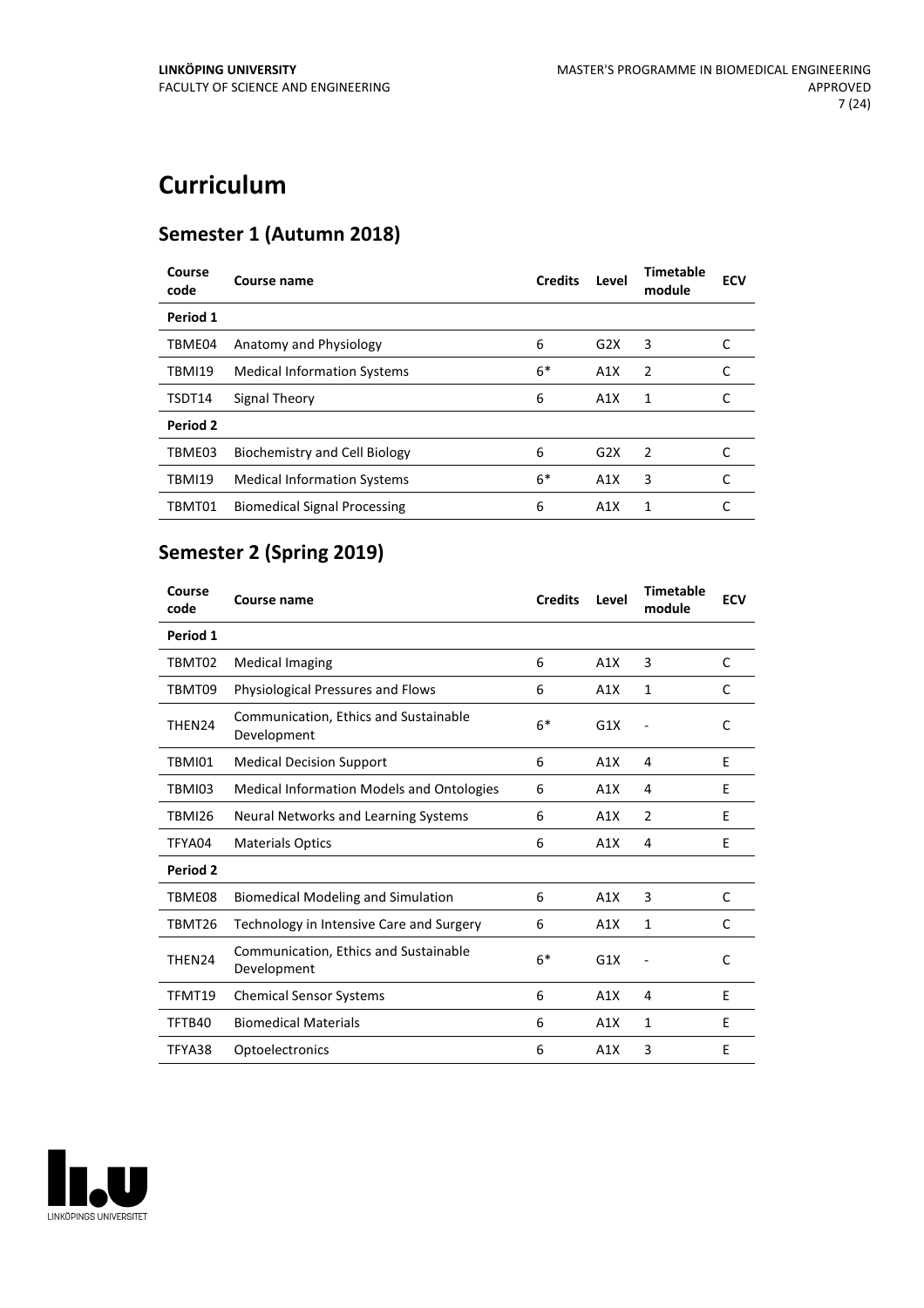## **Semester 3 (Autumn 2019)**

| Course<br>code | Course name                                             | <b>Credits</b> | Level | <b>Timetable</b><br>module | <b>ECV</b> |
|----------------|---------------------------------------------------------|----------------|-------|----------------------------|------------|
| Period 1       |                                                         |                |       |                            |            |
| TAMS39         | <b>Multivariate Statistical Methods</b>                 | 6              | A1X   | 4                          | E          |
| TATM38         | Mathematical Models in Biology                          | 6              | A1X   | 3                          | E          |
| TBMT14         | <b>Biomedical Engineering - Project Course</b>          | $12*$          | A1X   | 4                          | E          |
| TBMT36         | <b>Biomedical Optics</b>                                | 6              | A1X   | 1                          | E          |
| TDTS06         | <b>Computer Networks</b>                                | 6              | G2X   | $\mathbf{1}$               | E          |
| TFYA43         | Nanotechnology                                          | 6              | G2X   | 3                          | E          |
| TFYA88         | Additive Manufacturing: Tools, Materials and<br>Methods | 6              | A1X   | 3                          | E          |
| TFYA88         | Additive Manufacturing: Tools, Materials and<br>Methods | 6              | A1X   | 3                          | E          |
| <b>TNM067</b>  | Scientific Visualization                                | 6              | A1X   | 3                          | E          |
| TSBB06         | <b>Multidimensional Signal Analysis</b>                 | $6*$           | A1X   | $\overline{2}$             | E          |
| TSBB08         | <b>Digital Image Processing</b>                         | 6              | A1X   | 4                          | E          |
| Period 2       |                                                         |                |       |                            |            |
| TBMI02         | <b>Medical Image Analysis</b>                           | 6              | A1X   | $\mathbf{1}$               | E          |
| TBMT14         | <b>Biomedical Engineering - Project Course</b>          | $12*$          | A1X   | 4                          | E          |
| TDDD37         | Database Technology                                     | 6              | G2X   | $\mathbf{1}$               | E          |
| TMMS07         | <b>Biomechanics</b>                                     | 6              | A1X   | 4                          | E          |
| TSBB06         | <b>Multidimensional Signal Analysis</b>                 | $6*$           | A1X   | 3                          | E          |

## **Semester 4 (Spring 2020)**

| Course<br>code | Course name                      | <b>Credits</b> | Level | Timetable<br>module      | <b>ECV</b> |  |
|----------------|----------------------------------|----------------|-------|--------------------------|------------|--|
| Period 1       |                                  |                |       |                          |            |  |
| TQXX30         | Degree project - Master's Thesis | $30*$          | A1X   | $\sim$                   |            |  |
| Period 2       |                                  |                |       |                          |            |  |
| TQXX30         | Degree project - Master's Thesis | $30*$          | A1X   | $\overline{\phantom{0}}$ |            |  |

ECV = Elective / Compulsory /Voluntary

\*The course is divided into several semesters and/or periods

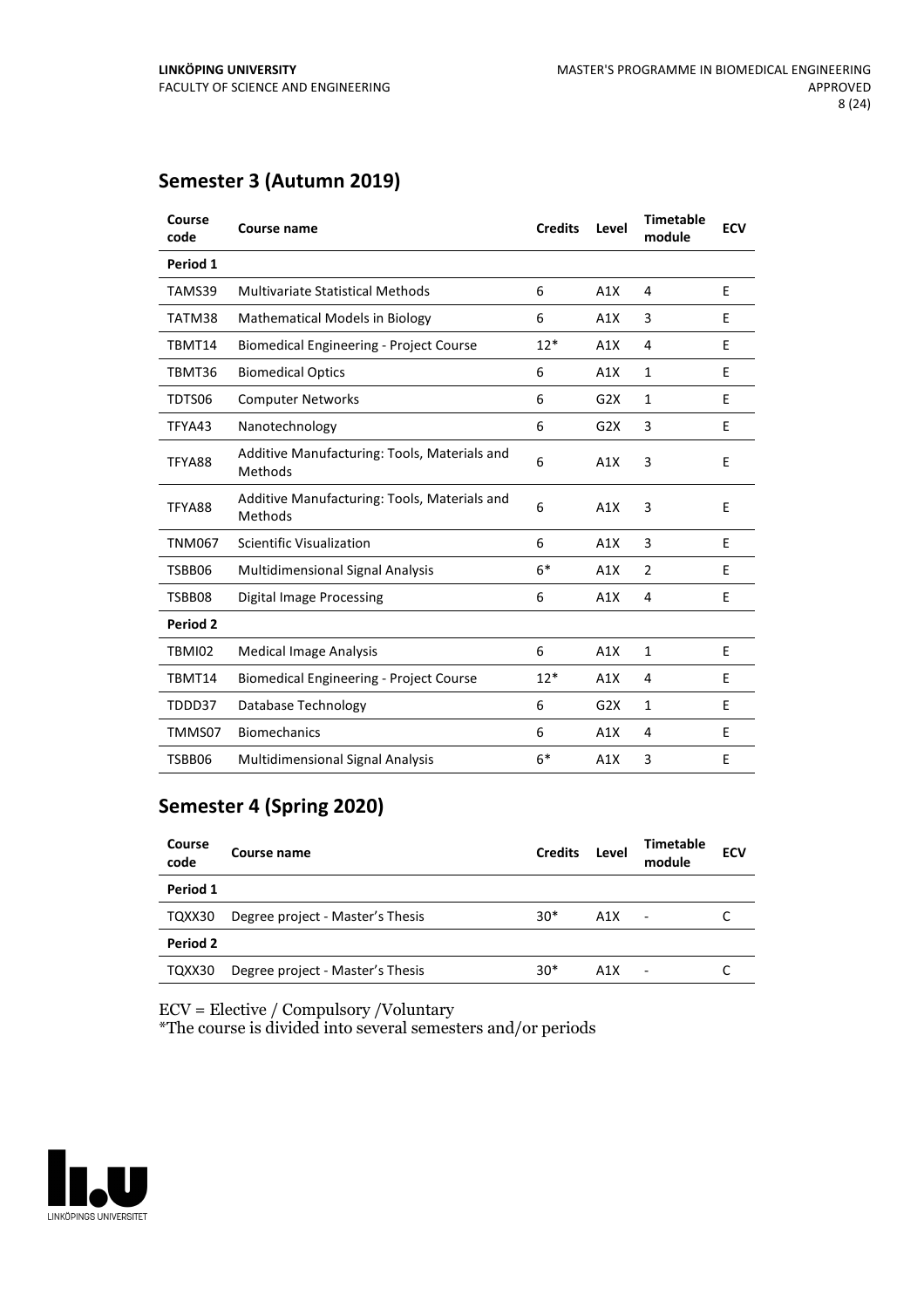## **Common rules**

## **Structure and organisation of study programmes**

The contents and design of the programmes are to be continuously revised such that new knowledge is integrated into courses and specialisations. Within one programme, several study specialisations or profiles may be available. The identities of the study specialisations or profiles and the regulations governing how these may be selected are given in the syllabus and curriculum for the particular field of study and programmes.

The structure and organisation of the programmes are to follow specified criteria that are summarised in the syllabus for each programme.

- 
- The syllabus defines the aims of the study programme.<br>• The curriculum, which constitutes one part of the syllabus for the field of study, gives details of the terms in which the various courses have been
- The course syllabus specifies, among other things, the aim and contents of the course, and the prior knowledge that a student must have in order to be able to benefit from the course.

## **Qualification requirements**

The qualification requirements specified in the Higher Education Ordinance 2007 apply to students admitted after 1 July 2007. A student who has completed components of a programme after 1 July 2007 has the right to be assessed with respect to the qualification requirements specified by the Higher Education Ordinance 2007. In addition, local regulations laid down by the faculty boards and university board apply, see

http://styrdokument.liu.se/Regelsamling/Innehall/Utbildning\_pa\_grund- \_och\_avancerad\_niva/Examina.

Higher Education Act Chapter 1, Section 8:

First-cycle courses and study programmes are to develop:

- $\bullet$  the ability to make independent and critical assessments
- the ability to identify, formulate and solve problems autonomously, and
- $\bullet$  the preparedness to deal with changes in working life.

In addition to knowledge and skills in their field of study, students shall develop the ability to:

- gather and interpret information at a scholarly level
- stay abreast of the development of knowledge, and
- communicate their knowledge to others, including those who lack specialist knowledge in the field.

## **Qualifications within a study programme**

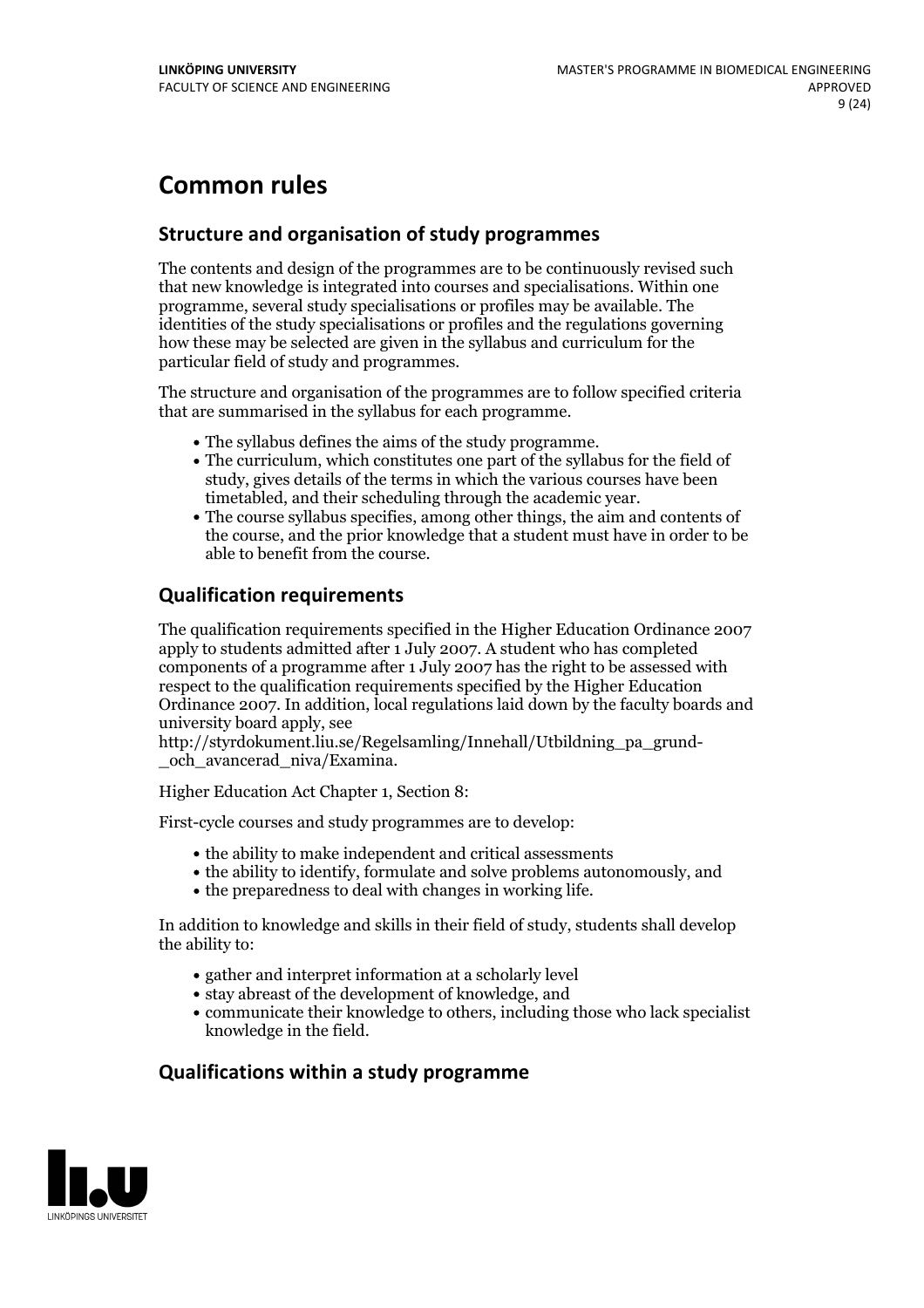Qualification requirements that are specific to a study programme are given in the syllabus for that programme.

## **Matriculation and postponement of matriculation**

A person who has been accepted for a study programme is to start their studies (matriculate) in the term that is specified in the decision about admission. The date and location of the compulsory matriculation procedure will be communicated to those admitted to the first term of the programme.

At any one admission occasion, it is possible to be admitted to only one place on a study programme. A student who has been granted a place on a study programme and who is offered and accepts a place on another study programme during a supplementary round of admission will lose the place offered for the first study programme.

Regulations concerning postponement of matriculation have been laid down in the admission regulations for Linköping University, http://styrdokument.liu.se/Regelsamling/VisaBeslut/622645.

A person who has been granted postponement must present to the admitting authority, before the term in which the studies are to be started and before the date of application, a renewed registration for the programme and a copy of the decision granting postponement.

## **Admission to a later part of a programme**

Admission to a part of a study programme is used here to refer to admission with the purpose of completing the programme and taking a degree. Admission to a later part of a programme may take place only if sufficient resources and space on the programme are available. Furthermore, the applicant must satisfy the entry requirements for the relevant term of the programme, as specified in http://styrdokument.liu.se/Regelsamling/Innehall/Utbildning\_pa\_grund- \_och\_avancerad\_niva/Tekniska\_fakulteten.

## **Interruption in studies**

Notification of an interruption in studies is to be made through the Student Portal. If such <sup>a</sup> notification is not made and if the student does not register for the first term during which the interruption is to take place, the interruption will be considered to be a withdrawal. An interruption in studies must cover a complete term, and notification of interruptions can be given for a maximum of two consecutive terms. Notification of resumption of studies is to take place at the term registration for the term that follows the interruption. If the student does not register at the term registration, this will be regarded as withdrawal from studies.

A student who is taking an interruption in studies may during this period retake examinations if he or she has re-registered for the most recent study term of the programme. A student who wishes to take another course during the interruption in studies must apply for this separately. The student is responsible that

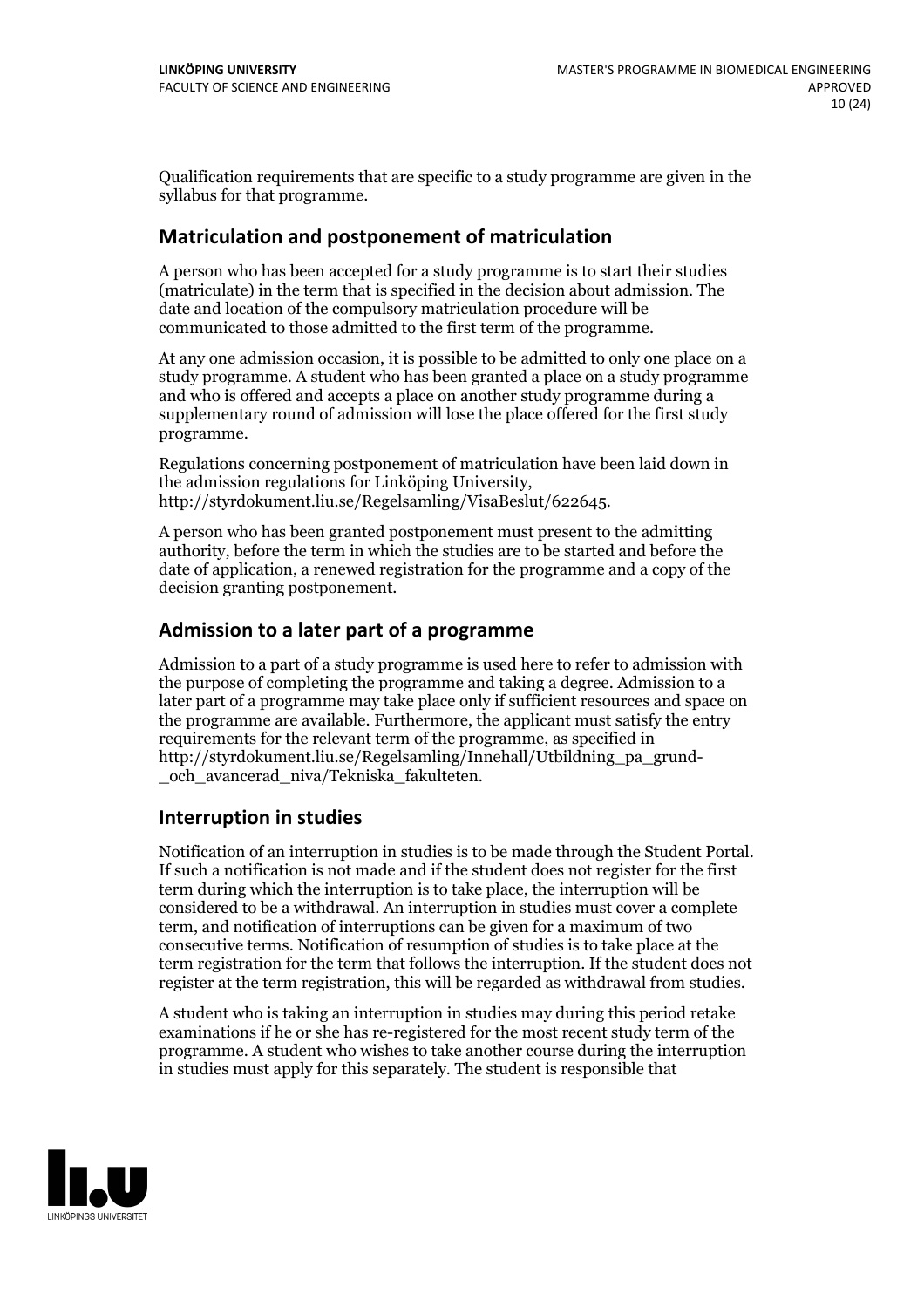registration for courses is carried outat the correct times in preparation for the resumption of studies.

## **Withdrawal from a study programme**

A student who wishes to withdraw from a study programme must notify the study guidance counsellor. A student who leaves the studies without giving notification of an interruption in study and who fails to register for the immediately subsequent term is considered to have withdrawn. A student who has withdrawn may return to the study programme if a vacancy is available that is not required for students returning after an interruption in study, and not required for students who are changing their location of study and/or study programme.

## **Courses within a study programme**

The curriculum for the various years of a study programme specify which courses are compulsory (o), elective (v) and voluntary (f). If a student wishes to study a different combination than the one specified in the curriculum, an application must be made to the board of studies.

### **Voluntarycourses**

The course specified as voluntary (labelled with "f") in the programme syllabus are assessed solely as voluntary courses, and credits from these may not contribute to the requirements for a degree.

## **Courses from another study programme**

Courses that are elective courses in another study programme may be included as elective courses in a degree, if the board of studies so decides. If such a decision is not taken, such courses are regarded as voluntary courses.

When selecting a course from another programme, the admission requirements specified in the course syllabus must be satisfied.

Admission is granted to the extent that resources allow, provided that places are available on the course.

### **Students taking a master's programme in engineering**

Students taking a master's programme in engineering can take courses given in Term 7 and later terms of the programme from all engineering master's programmes. Admission to courses at advanced level requires the possession of at least 150 credits within the programme to which the student has been admitted.

### **Students taking a Bachelor of Science (Engineering)**

Student taking Bachelor of Science (Engineering) degrees may take courses specified in the programme syllabuses of all Bachelor of Science (Engineering) programmes.

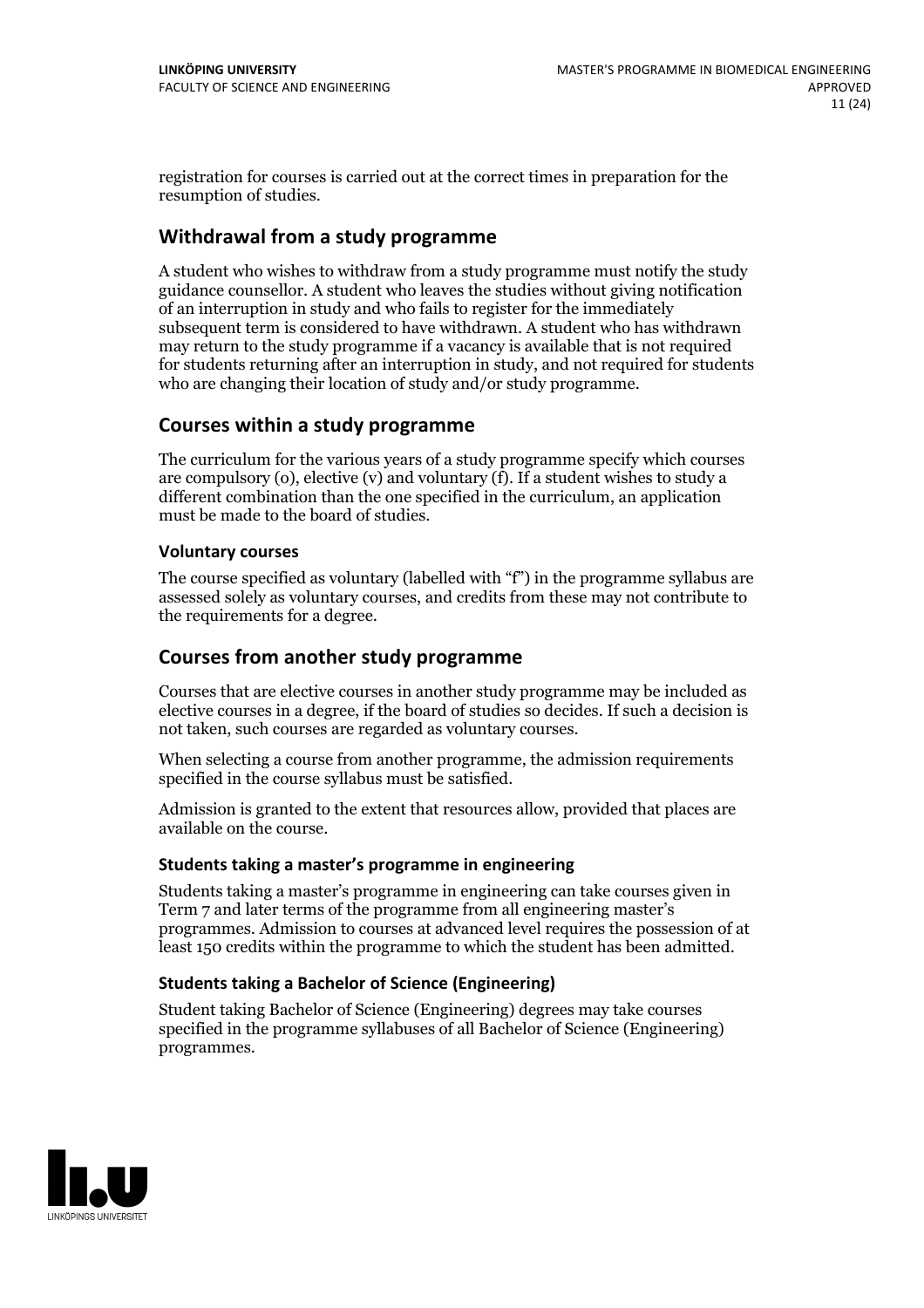### **Students taking a Bachelor of Science**

Student taking Bachelor of Science degrees may take courses specified in the programme syllabuses of all Bachelor of Science programmes.

## **Third-cycle courses**

The credits from third-cycle courses may be included as elective courses in a degree, if the board of studies so decides. If such a decision is not taken, such courses are regarded as voluntary courses.

### **Students taking a master's programme in engineering**

It is possible for students taking master's programmes in engineering to take certain third-cycle courses. It is, however, required in this case that the student has achieved master's level (i.e. year 4 or 5 of the study programme). Information can be obtained from the relevant director of advanced studies.

#### **Students on Master's programmes**

It is possible for students taking master's programmes to take certain third-cycle courses. Information can be obtained from the relevant director of advanced studies.

### **Registration for programme courses**

Registration for courses that are given as part of a study programme must be made during the specified period, which has been preliminarily set to 1-10 April for the autumn term, and 1-10 October for the spring term. Information about course registration is published on a webpage, sent to students by email, and disseminated at scheduled information meetings.

## **Registration for programme courses as single-subject courses**

Admission to a programme course as a single-subject subject course may take place only if sufficient resources and space on the course are available. Furthermore, the applicant must satisfy the entry requirements for the relevant course.

In the event of a scarcity of resources, the board of LiTH can decide to limit the possibilities of taking courses that are part of a programme as freestanding courses.

## **Timetabling**

Courses are timetabled after a decision has been made concerning the assignment of the course to a timetable module. A central timetable is not drawn up for courses with fewer than five participants. Most project courses do not have a central timetable.

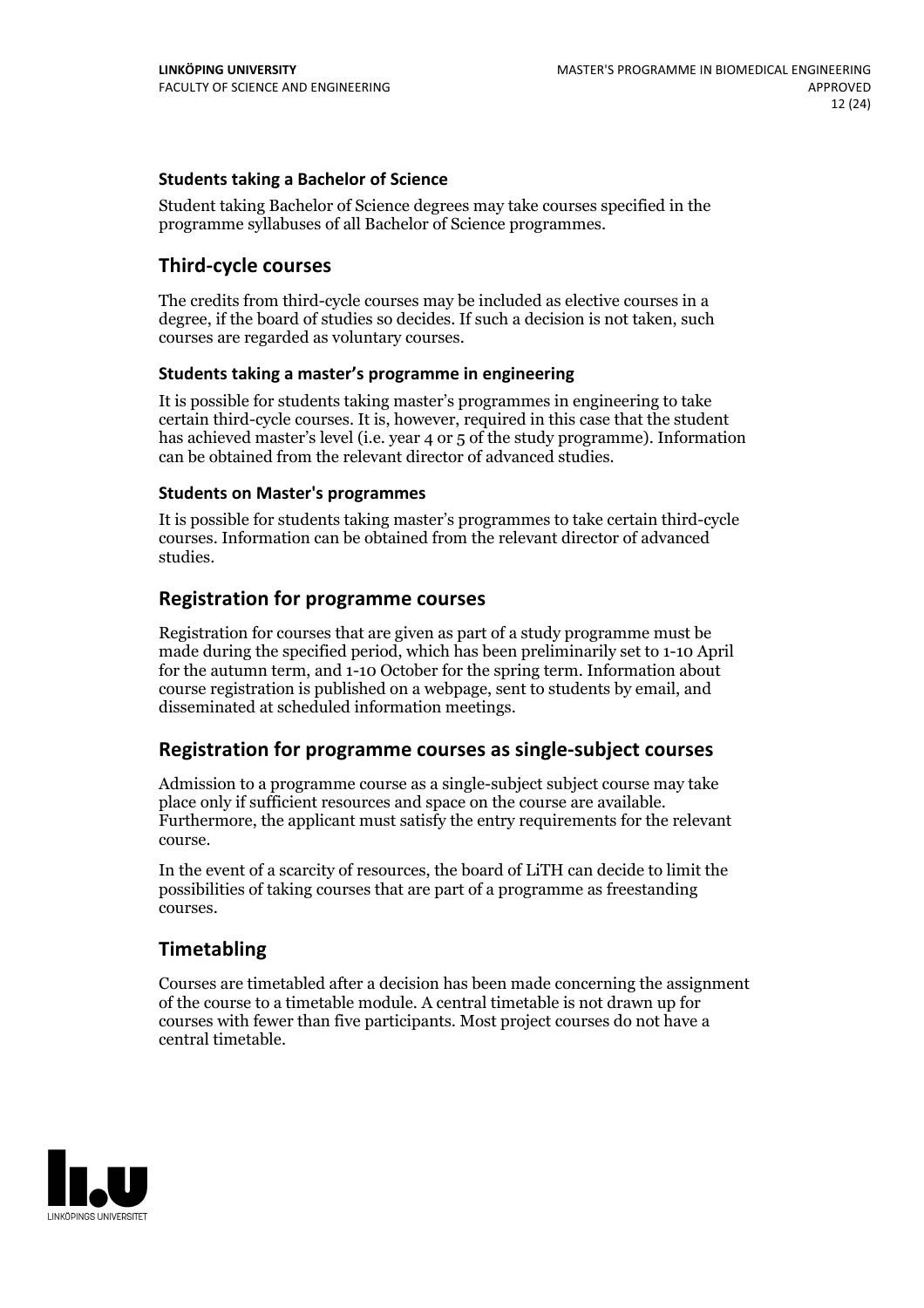## **Study planning**

Students who require support in planning their continued studies can contact the study guidance counsellor of the programme. Study planning involves the student and the study guidance counsellor together drawing up an individual plan for studies during the subsequent term. The individual plan may allow the student to deviate from the general curriculum.

Completed first-cycle courses are a precondition for successful studies at more advanced levels. For this reason, study planning is based on giving priority to courses from earlier years of study that have not been completed. If further capacity is available, new courses may be taken.

Study planning takes place on a regular basis if the student:

- does not satisfy the requirements for progression to later terms. In order for a student to be able to participate in courses from later years in such cases, a decision of exemption is required.<br>
• does not satisfy the requirements for starting a degree project.
- 

Other situations in which study planning may be required:

- A student has fallen behind during the early part of a study programme and has failed to complete several courses.<br>• A student has not satisfied the entry requirements for a degree project
- 
- before term 6 of an engineering degree.<br>• A student has applied for admission to a later part of a programme.<br>• Studies have been carried out abroad.<br>• A study programme is to be resumed after an interruption.
- 
- 

In these cases the study guidance counsellor supports the student in planning the continued studies, also in situations in which the student can register for the relevant courses without the need for a special decision for the continued studies.

## **Part of education abroad**

Students can exchange study at LiTH for study at an institute of higher education abroad, and/or work on a degree project abroad.

In the event that study (courses) at LiTH are exchanged for study abroad, the relevant board of studies (faculty programme director) is responsible for a decision about an individual study plan, which is to be drawn up in advance, and about the final course approval and its inclusion in the qualification requirements. For this reason, students who plan to participate in an exchange should contact the faculty programme director (or equivalent) at the Dean's Office ofthe Institute of Technology.

Regulations for entry requirements, ranking and nomination for study abroad through LiTH's exchange agreements and for the compulsory study abroad period within Ii (Industrial Engineering and Management – International) and Yi (Applied Physics and Electrical Engineering – International) can be found at:

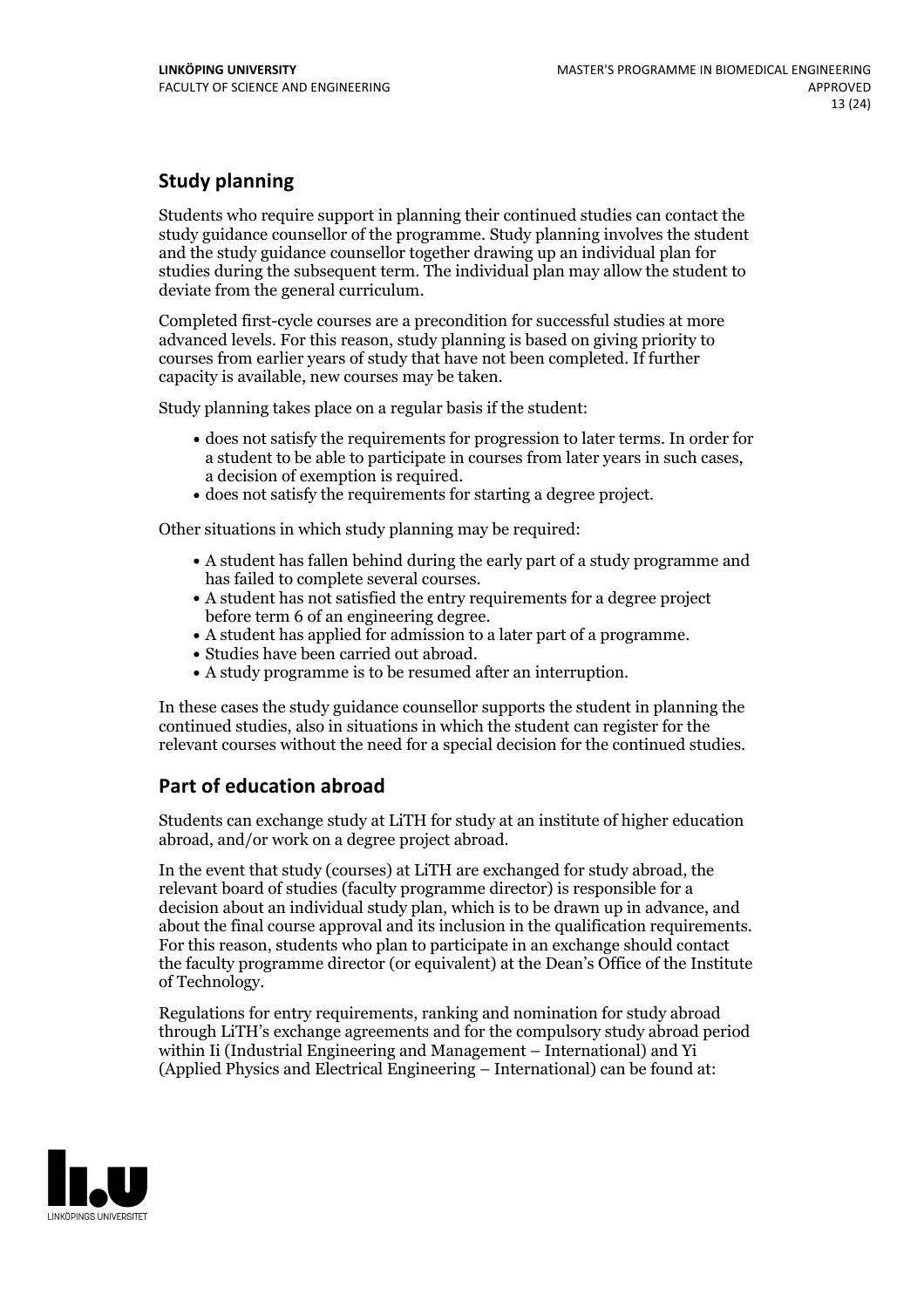http://styrdokument.liu.se/Regelsamling/Innehall/Utbildning\_pa\_grund- \_och\_avancerad\_niva/Tekniska\_fakulteten.

## **Course syllabus**

A syllabus has been established for each course. The syllabus specifies the aim and contents of the course, and the prior knowledge that a student must have in order to be able to benefit from the course.

## **Timetabling**

Courses are timetabled after a decision has been made for this course concerning its assignment to a timetable module. A central timetable is not drawn up for courses with fewer than five participants. Most project courses do not have a central timetable.

## **Interrupting a course**

The vice-chancellor's decision concerning regulations for registration, deregistration and reporting results (Dnr LiU-2015-01241) states that interruptions in study are to be recorded in Ladok. Thus, all students who do not participate in a course for which they have registered must record the interruption, such that the registration on the course can be removed. Deregistration from <sup>a</sup> course is carried outusing <sup>a</sup> web-based form: www.lith.liu.se/for-studenter/kurskomplettering?l=sv.

## **Cancelled courses**

Courses with few participants (fewer than 10) may be cancelled or organised in a manner that differs from that stated in the course syllabus. The board of studies is to deliberate and decide whether a course is to be cancelled orchanged from the course syllabus.

## **Regulations relatingto examinations and examiners**

Details are given in a decision in the university's rule book: http://styrdokument.liu.se/Regelsamling/VisaBeslut/622678.

## **Forms of examination**

### **Examination**

Written and oral examinations are held at least three times a year: once immediately after the end of the course, once in August, and once (usually) in one of the re-examination periods. Examinations held at other times are to follow a decision of the board of studies.

Principles for examination scheduling for courses that follow the study periods:

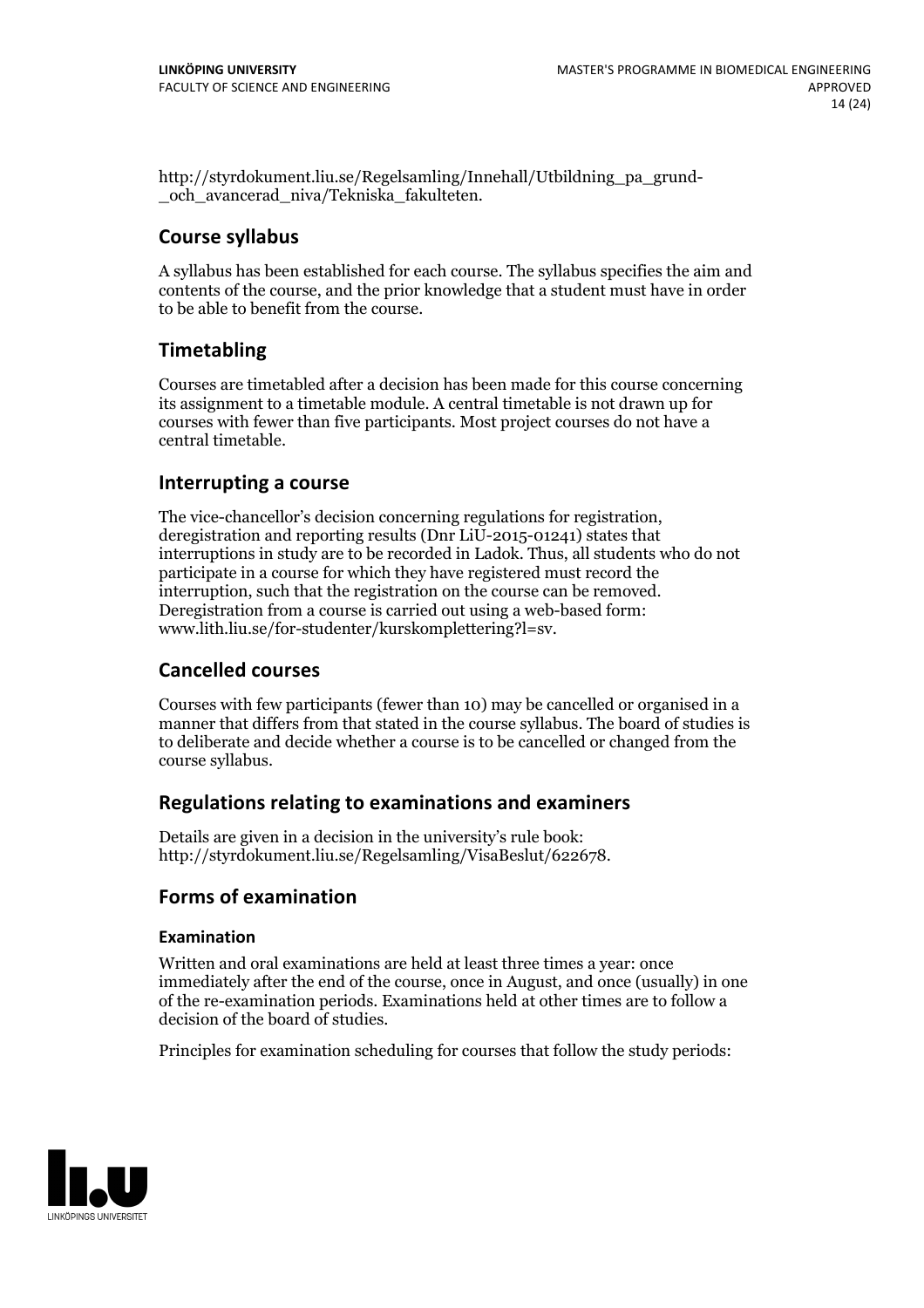- courses given in VT1 are examined for the first time in March, with re-examination in June and August
- courses given in VT2 are examined for the first time in May, with re-examination in August and October
- courses given in HT1 are examined for the first time in October, with re-examination in January and August
- courses given in HT2 are examined for the first time in January, with re-examination at Easter and in August.

The examination schedule is based on the structure of timetable modules, but there may be deviations from this, mainly in the case of courses that are studied and examined for several programmes and in lower grades (i.e. 1 and 2).

- Examinations for courses that the board of studies has decided are to be held in alternate years are held only three times during the year in which the course is given.<br>• Examinations for courses that are cancelled or rescheduled such that they
- are not given in one or several years are held three times during the year that immediately follows the course, with examination scheduling that corresponds to the scheduling that was in force before the course was cancelled or rescheduled.<br>• If teaching is no longer given for a course, three examination occurrences
- are held during the immediately subsequent year, while examinations are at the same time held for any replacement course that is given, or alternatively in association with other re-examination opportunities. Furthermore, an examination is held on one further occasion during the next subsequent
- year, unless the board of studies determines otherwise.<br>If a course is given during several periods of the year (for programmes, or on different occasions for different programmes) the board orboards of studies determine together the scheduling and frequency of re-examination occasions.

### **Registration for examination**

In order to take an examination, a student must register in advance at the Student Portal during the registration period, which opens 30 days before the date of the examination and closes 10 days before it. Candidates are informed of the location of the examination by email, four days in advance. Students who have not registered for an examination run the risk of being refused admittance to the examination, if space is not available.

Symbols used in the examination registration system:

- \*\* denotes that the examination is being given for the penultimate time.
- \* denotes that the examination is being given for the last time.

### **Code of conduct for students during examinations**

Details are given in a decision in the university's rule book: http://styrdokument.liu.se/Regelsamling/VisaBeslut/622682.

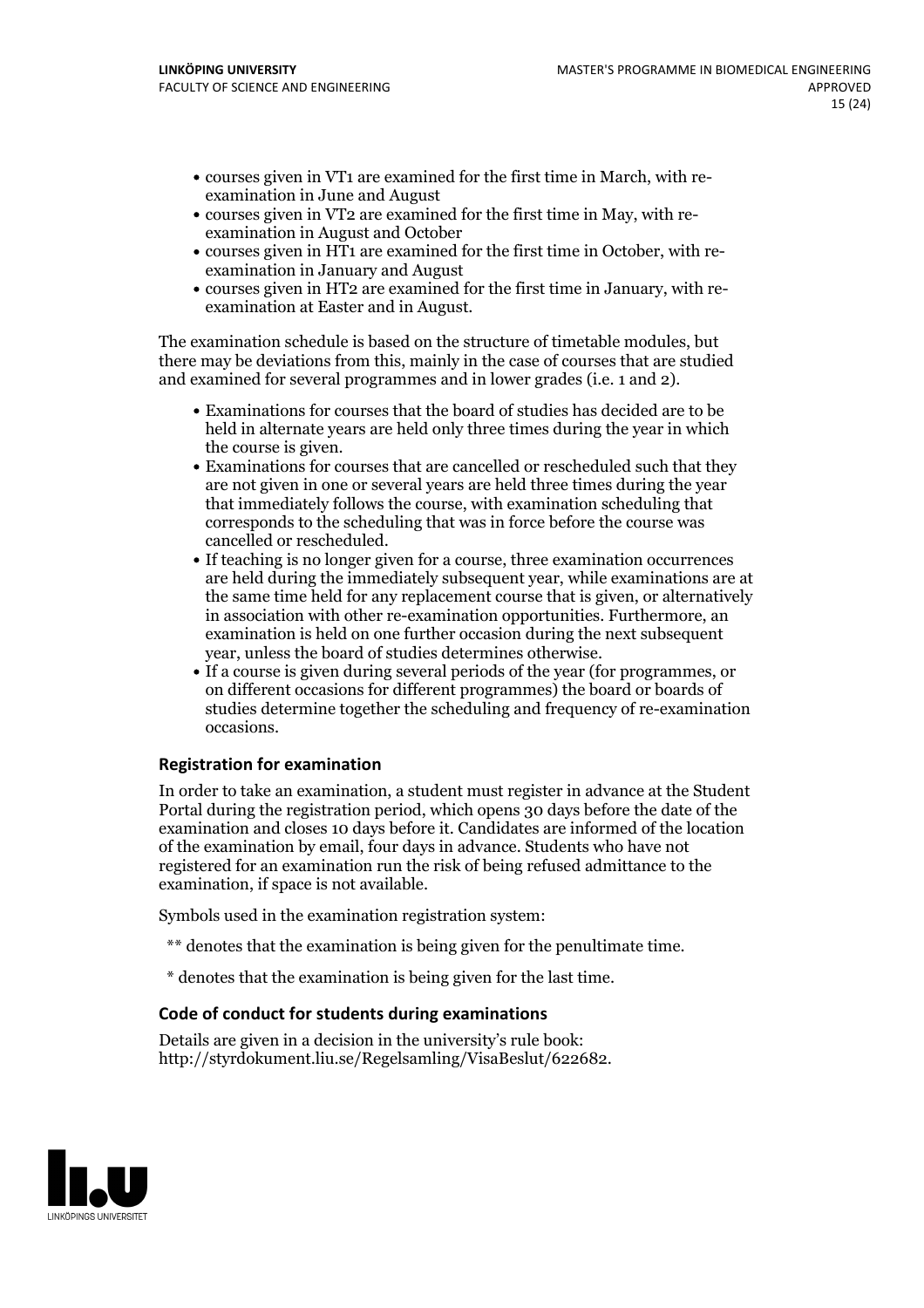### **Retakes for higher grade**

Students at the Institute of Technology at LiU have the right to retake written examinations and computer-based examinations in an attempt to achieve a higher grade. This is valid for all examination components with code "TEN" and "DAT". The same right may not be exercised for other examination components, unless otherwise specified in the course syllabus.

### **Retakes of other forms of examination**

Regulations concerning retakes of other forms of examination than written examinations and computer-based examinations are given in the LiU regulations

http://styrdokument.liu.se/Regelsamling/VisaBeslut/622678.

#### **Plagiarism**

For examinations that involve the writing of reports, in cases in which it can be assumed that the student has had access to other sources (such as during project work, writing essays, etc.), the material submitted must be prepared in accordance with principles for acceptable practice when referring to sources (references or quotations for which the source is specified) when the text, images, ideas, data, etc. of other people are used. It is also to be made clear whether the author has reused his or her own text, images, ideas, data, etc. from previous examinations.

A failure to specify such sources may be regarded as attempted deception during examination.

#### **Attempts to cheat**

In the event of <sup>a</sup> suspected attempt by <sup>a</sup> student to cheat during an examination, or when study performance is to be assessed as specified in Chapter <sup>10</sup> of the Higher Education Ordinance, the examiner is to report this to the disciplinary board of the university. Possible consequences for the student are suspension from study and a formal warning. More information is available at https://www.student.liu.se/studenttjanster/lagar-regler-rattigheter?l=sv.

#### **Grades**

The grades that are preferably to be used are Fail (U), Pass (3), Pass not without distinction  $(4)$  and Pass with distinction  $(5)$ . Courses under the auspices of the faculty board of the Faculty of Science and Engineering (Institute of Technology) are to be given special attention in this regard.

- 1. Grades U, 3, 4, 5 are to be awarded for courses that have written examinations. 2. Grades Fail (U) and Pass (G) may be awarded for courses with <sup>a</sup> large
- degree of practical components such as laboratory work, project work and group work.

#### **Examination components**

1. Grades U, 3, 4, 5 are to be awarded for written examinations (TEN).

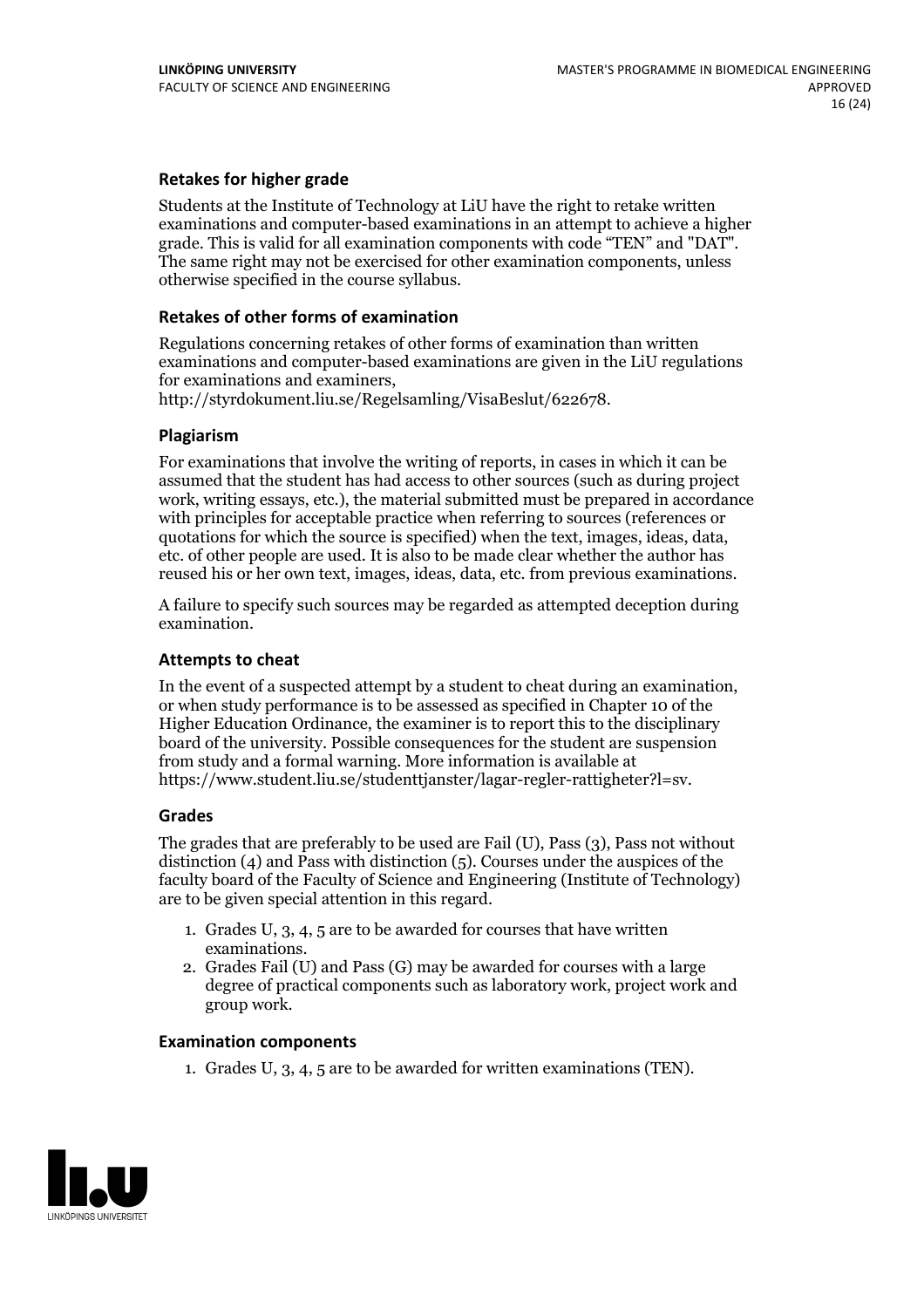- 2. Grades Fail (U) and Pass (G) are to be used for undergraduate projects and
- other independent work. 3. Examination components for which the grades Fail (U) and Pass (G) may be awarded are laboratory work (LAB), project work (PRA), preparatory written examination (KTR), oral examination (MUN), computer-based examination (DAT), home assignment (HEM), and assignment (UPG). 4. Students receive grades either Fail (U) or Pass (G) for other examination
- components in which the examination criteria are satisfied principally through active attendance such as other examination (ANN), tutorial group (BAS) or examination item (MOM).

The examination results for a student are reported at the relevant department.

## **Regulations (applyto LiU in its entirety)**

The university is a government agency whose operations are regulated by legislation and ordinances, which include the Higher Education Act and the Higher Education Ordinance. In addition to legislation and ordinances, operations are subject to several policy documents. The Linköping University rule book collects currently valid decisions of a regulatory nature taken by the university board, the vice-chancellor and faculty/department boards.

LiU's rule book for education at first-cycle and second-cycle levels is available at http://styrdokument.liu.se/Regelsamling/Innehall/Utbildning\_pa\_grund- \_och\_avancerad\_niva.

## **Degree project for Master's Degree in Engineering 300 credits, Master** of Science (Two years), Master of Philosophy (Two years), **Master ofScience (One year), and master's degrees without prefix**

General provisions for the degree project are given here. A specific board of studies may have supplementary regulations that are specific for a study programme. These are specified, where relevant, in the syllabus for the field of education and/or the degree project. Information and links to course syllabuses, registration, reflection documents, etc. can be found at www.lith.liu.se/examensarbete/examensarbete?l=sv.

### **General provisions**

To be awarded a Master's Degree in Engineering 300 credits, Master of Science (Two years), Master of Philosophy (Two years), Master of Science (One year), or master's degree without prefix a student must carry out an approved degree project. The components of the degree project are described in the relevant course syllabus.

### **Aim**

The aim of the degree project is described in the relevant course syllabus,

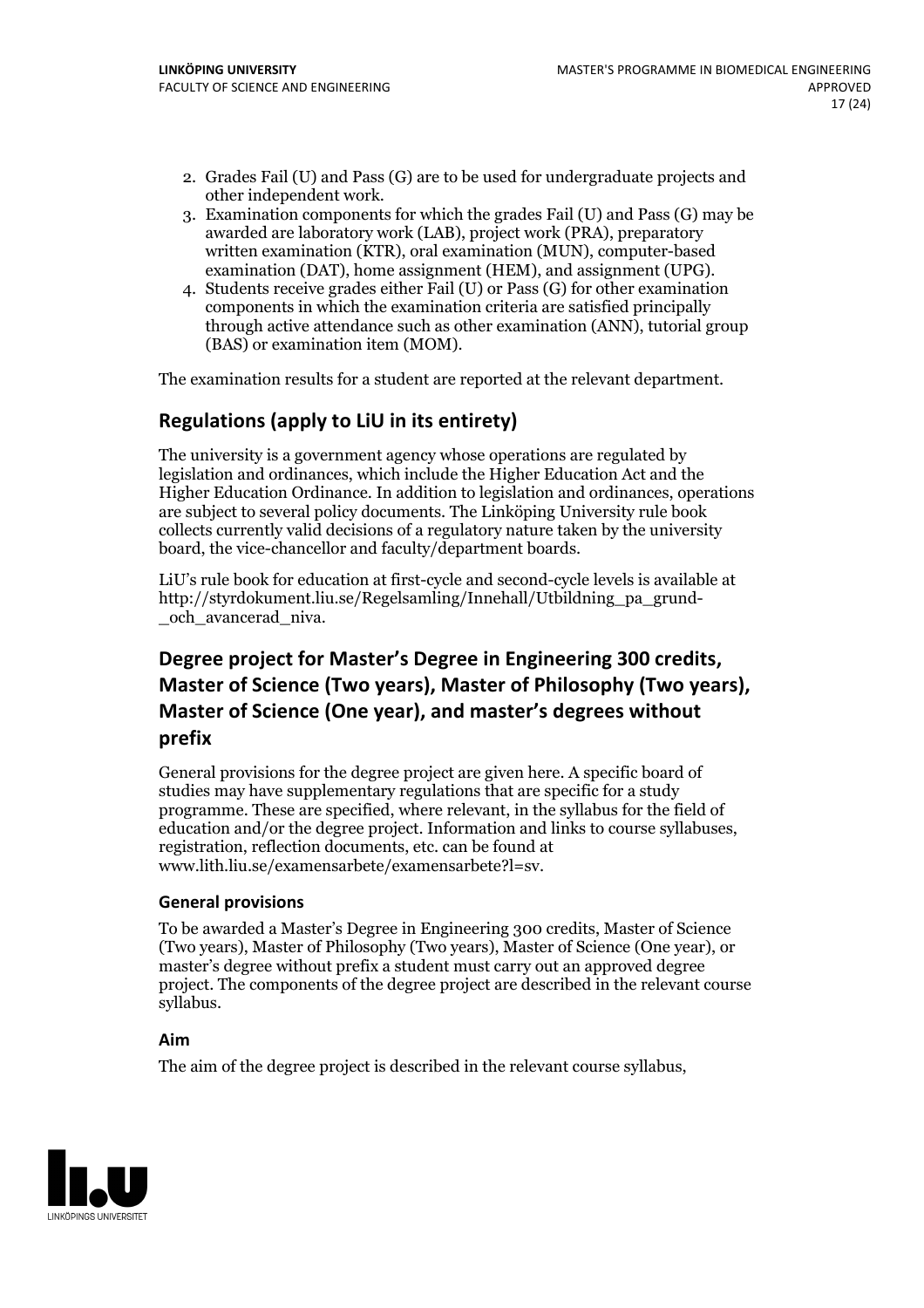www.lith.liu.se/examensarbete/examensarbete?l=sv. Links to respective course syllabus can be found under the heading "Utbildningarna" (Civilingenjörsutbildning (i.e. Master of Science in Engineering) or Masterutbildning (i.e. Master of Science)).

### **Extent**

Requirements for the extent of the degree project for each type of degree are given in the syllabus of the study programme.

### **Locations for a degree project**

The work is carried out in the form of:

- an internal degree project located at one of the participating departments at LiU
- an external degree project located at a company, government agency, or other organisation in Sweden or abroad, that an examiner has assessed is able to manage a degree project that satisfies the requirements, or
- a degree project within an exchange agreement in association with study abroad, whereby all study results are to be credited to the student by the relevant board of studies.

The main subject areas that are permitted within each study programme are described in the programme syllabus. Any individual subjects that may be relevant to the main subject area are to be determined by the relevant board of studies.

The examiner for a degree project within a certain subject area are determined by the board of studies that is responsible for general degrees within the main subject area. An up-to-date list is given

at http://www.lith.liu.se/examensarbete/examensarbete?l=sv.

### **Degree projects within agreements relatingto study abroad**

During study abroad that takes place within the framework of an agreement, the provisions of the host institute relating to degree projects are applied. The student is to consult the board of studies and together ensure that the proposed degree project is carried out in a main subject area that is permitted within the study programme. Approved main subject areas for degree projects are specified in the syllabus for the relevant programme.

A certificate confirming that the degree project has been approved and a copy of the degree project thesis (in PDF format) are to be submitted to the relevant board of studies.

#### **Selection of degree project**

A degree project is to be selected in consultation with an examiner, who is also responsible that the specialisation, extent and level of the project satisfy the requirements specified in the course syllabus.

In cases in which issues relating to work-related copyright, patenting or remuneration may arise, provisions governing these should be established in

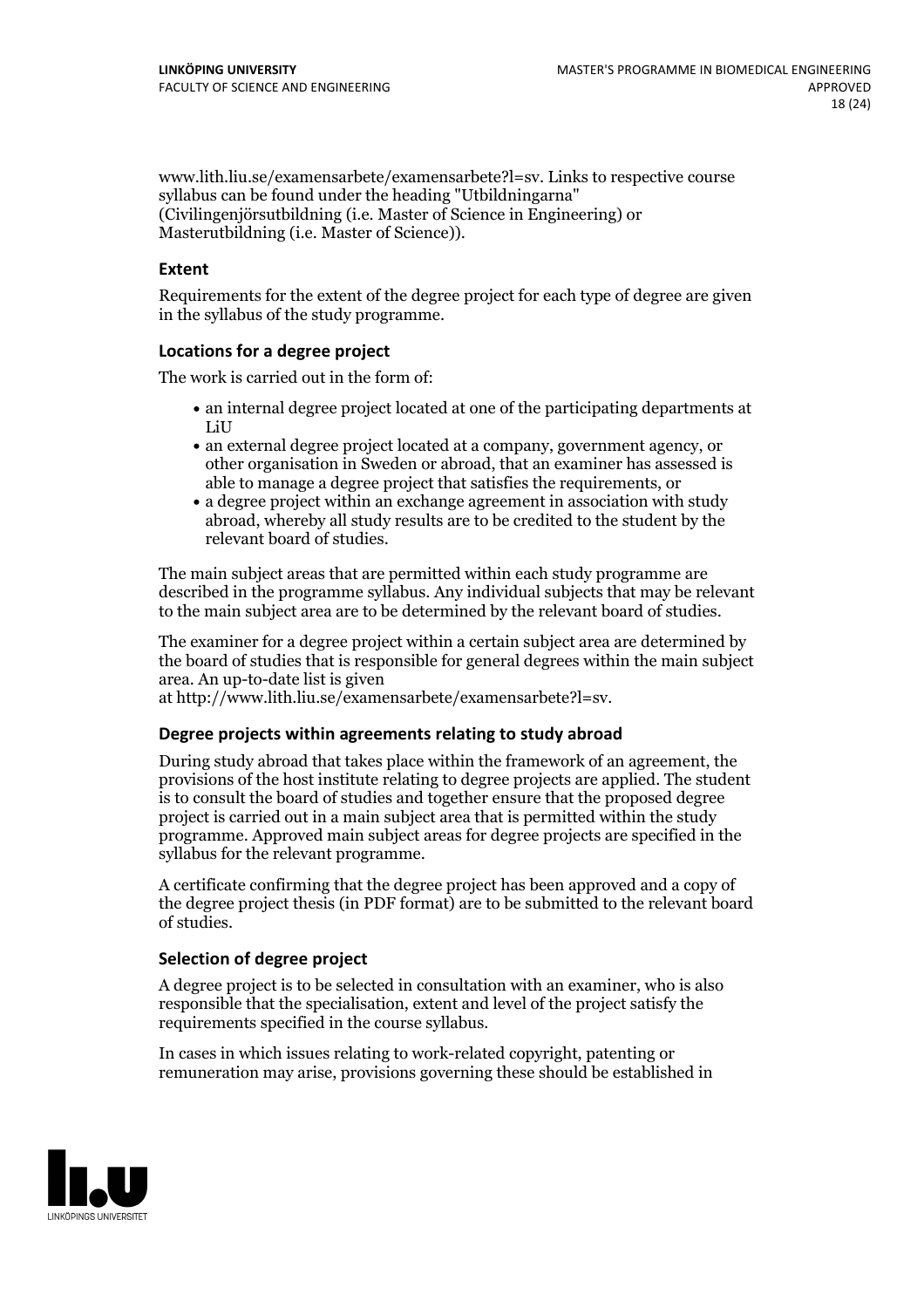advance. A student working on a degree project may sign a confidentiality agreement in order to obtain access to confidential information necessary for the degree project. The supervisor and examiner, however, determine whether they are prepared to sign a confidentiality agreement, and thus the confidential information must not normally be of such nature that it is necessary to supervise or grade the work. The complete degree project thesis is to be published during the grading procedure, unless special circumstances prevent this. If any part of the thesis should not be published, this must be approved in advance by the examiner and the relevant head of department. Note that final decisions relating to confidentiality are taken by an administrative court.

### **Commencement of a degree project**

Requirements that must be satisfied before a degree project can be started are given in the currently valid course syllabus, which can be obtained at www.lith.liu.se/examensarbete/examensarbete?l=sv.

Notification of <sup>a</sup> degree project is to be carried outwhen the degree project starts, at www.lith.liu.se/for-studenter/anmalan-till-exjobb?l=sv. Registration of the degree project is to take place before work commences, after the student has registered for the term.

Before the start of the degree project, the examiner is to ensure that the student satisfies the conditions for commencement of the degree project within the relevant main subject area. Support in this can be obtained from the study guidance counsellor, who checks the general requirements for starting the degree project.

The student is also to notify the relevant department of the start of the degree project.

### **Degree projects in collaboration with another student**

In cases in which two students carry out a degree project together, the contribution of each student is to be specified. The extent of the work is to correspond to the extent of two individual projects. The examiner is to ensure that each student has contributed in a satisfactory manner to the work, and that each student satisfies the requirements for achieving a Pass grade for the degree project.

Degree projects carried out in collaboration between more than two students are not permitted.

### **Examiners**

The examiner is to be employed at LiU as professor, associate professor, senior lecturer, research fellow, lecturer, research assistant, or postdoc (including guest and adjunct teachers), or is to have been appointed docent at LiU. He or she must have the expertise required to examine the degree project within the relevant main subject area, and must be appointed by the board of studies. The examiner is to:

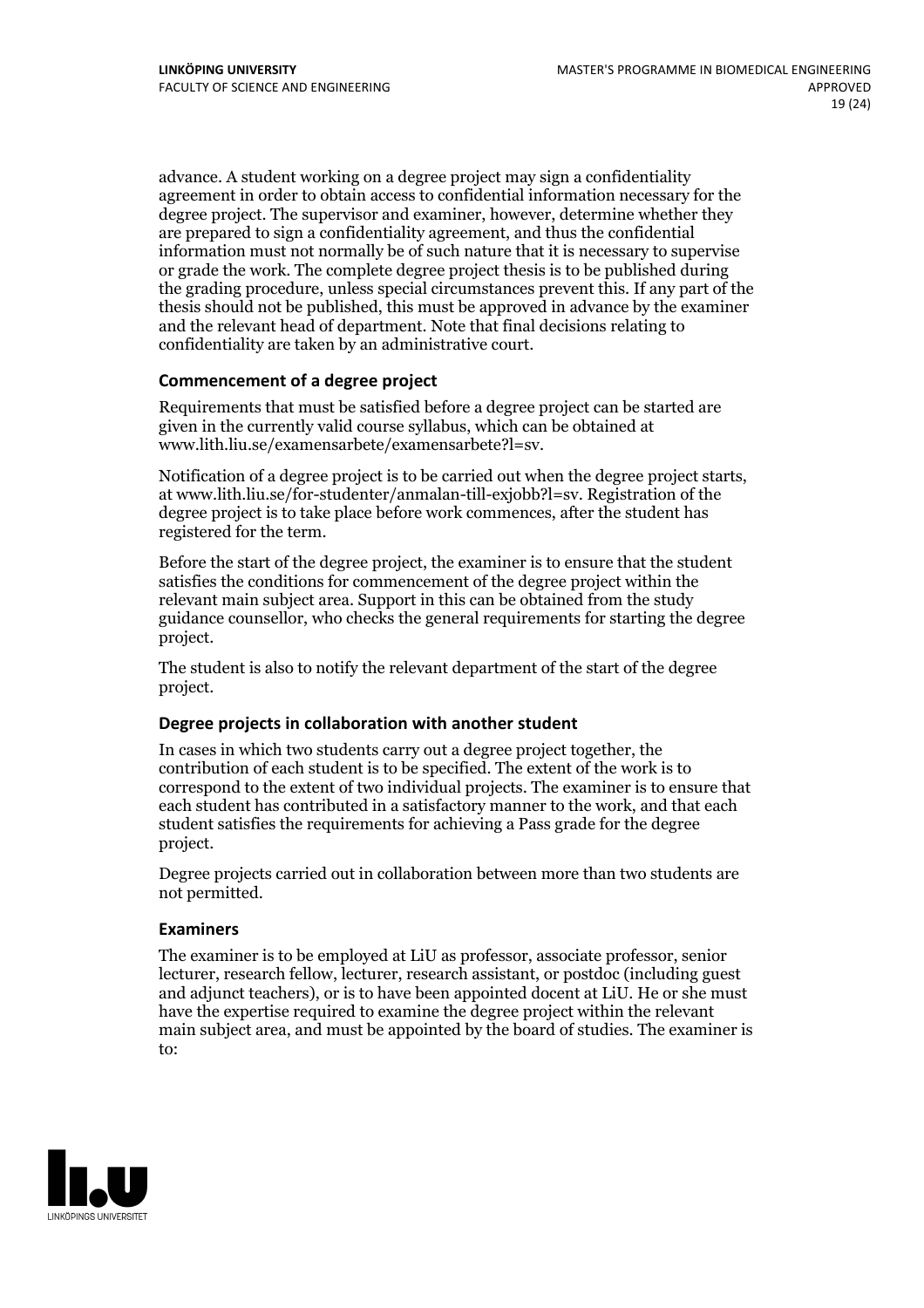- ensure before the start of the degree project that the student satisfies the conditions for commencement of the degree project within the relevant main subject area. The study guidance counsellor is to check whether the commencement criteria are satisfied and inform the examiner of this
- check whether special admission requirements (where relevant) are satisfied, for example that the student can demonstrate a certain degree of in-depth knowledge within the field relevant for the degree project
- determine the specialisation and principal work of the degree project, based on an assessment of whether the degree project will result in the learning outcomes of the course syllabus being satisfied
- pass/fail the planning report
- pass/fail the mid-way assessment
- be responsible that the supervisor or supervisors carry out their duties
- before the presentation, check that the student has registered for the degree project
- approve the work for presentation
- before the presentation, check that the proposed opponent satisfies the conditions for commencement of the degree project and has attended three thesis presentations
- pass/fail the presentation and the opposition to it
- approve a concluding reflection document
- ensure that a degree project that has been passed satisfies the learning outcomes of the course syllabus and other requirements, and award a grade to the degree project (either  $G = Pass$ , or  $U = Fail$ ).

### **Supervisors**

A student working on a degree project is to have access to an internal supervisor at the department at which the degree project has been registered. The internal supervisor is to have a degree that corresponds at least to the level of the degree project to be supervised. The internal supervisor may, in exceptional circumstances, be the same individual as the examiner. A decision of whether to allow this in a particular case is to be made by the relevant board of studies before the degree project is started.

The supervisor is to ensure that the student obtains help with:

- expert support in general questions related to methods, specialist knowledge of the subject, and writing the thesis
- problem formulation, and setting the limits of the work
- scheduling and planning work, and selection of appropriate methods.

If the degree project is being carried out outside of LiTH, an external supervisor from the commissioner is to be appointed.

### **Planning report**

During the first weeks of the degree project, the student is to draw up a planning report that contains:

 $\bullet$  a preliminary title of the degree project

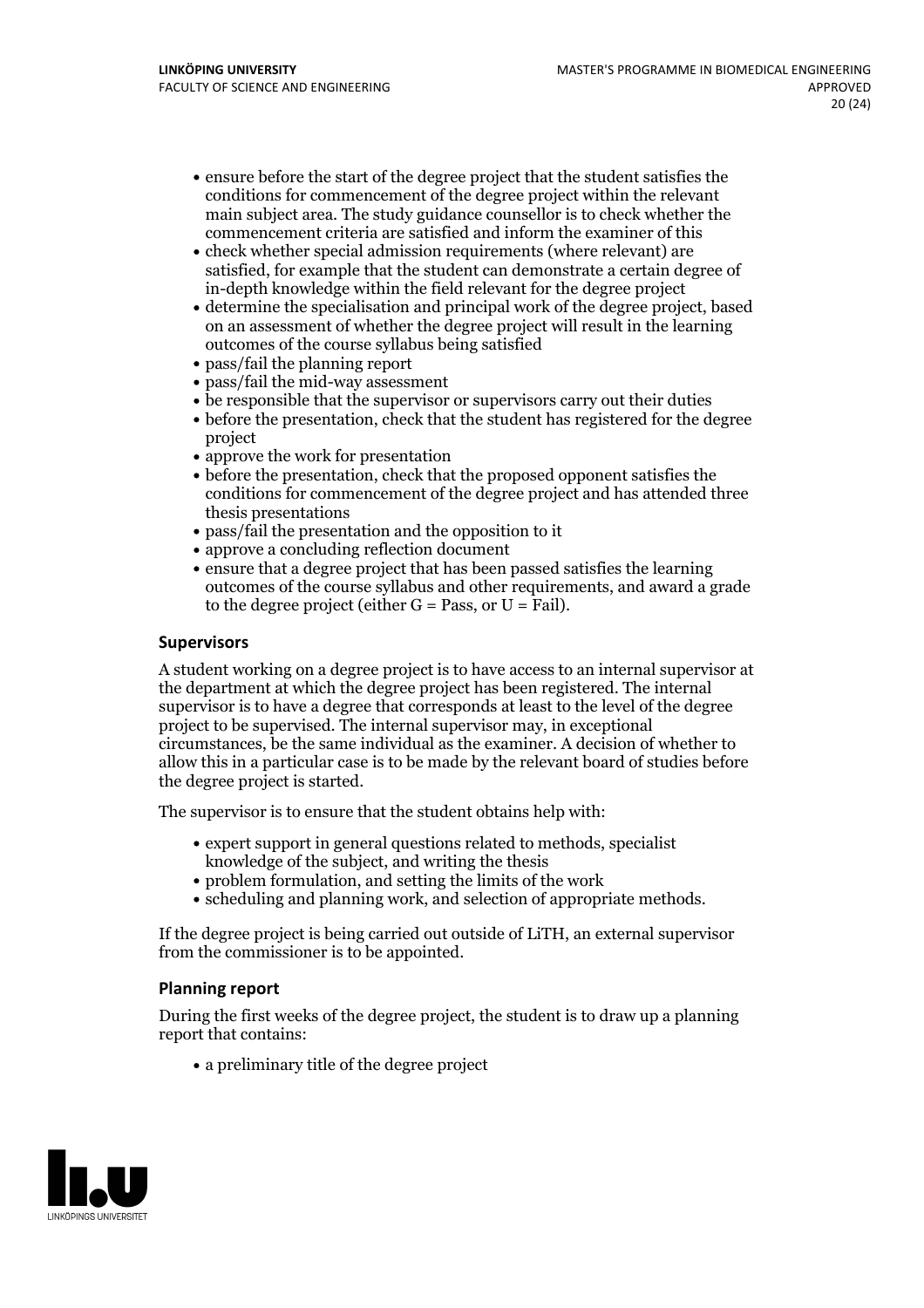- a preliminary statement of the research question, against the background of a literature search
- a preliminary description of the approach to be taken
- planned literature foundation
- a schedule for the execution of the degree project, including suggested dates for the mid-way assessment and presentation.

Formulation of the research question is to be bounded, realistic and viewed from a perspective of societal or commercial benefit. The term "societal" is to be understood here to include universities and university colleges.

### **Mid-way assessment**

Approximately half-way through the degree project, the student is to describe to the examiner at a mid-way assessment how the work is progressing relative to the planning report. The supervisor should also participate. The form of the mid-way assessment may be anything from an oral presentation to a public seminar. The conclusion of the mid-way assessment may be one of three possibilities:

- 1. The work has been carried out essentially as planned, and can continue as
- planned. The mid-way assessment has been passed. 2. The work has been carried outwith certain deviations from the planning report. It is, however, believed that it will be possible to complete the work
- approach and/or schedule. The mid-way assessment has been passed.<br>3. The work has deviated from the planning report in a significant manner, and there is a risk that a Pass grade cannot be given. The mid-way assessment has been failed. A new planning report must be drawn up and a new mid-way assessment carried out.

### **Reporting**

Both oral and written reports of the degree project are to be made, in Swedish or English. For the international Master's programmes, both the oral and written examination should be made in English. The board of studies can allow the reporting to be carried out in another language than Swedish or English.

The oral presentation is to take place in public, unless there are special grounds that this should not be done. The written report is to be in the form of a professionally produced degree project thesis. The presentation and thesis are to follow the instructions given below.

### **Presentation**

The oral presentation is to take place when the examiner considers that the work has been completed and is ready to be presented. The presentation is to take place at LiTH at a time when other students can attend. This means that the presentation can take place on a date that the student has agreed with the examiner, normally between the re-examination period in August and midsummer, and after the student has attended three thesis presentations.

The oral presentation is to describe the background to the problem that has been

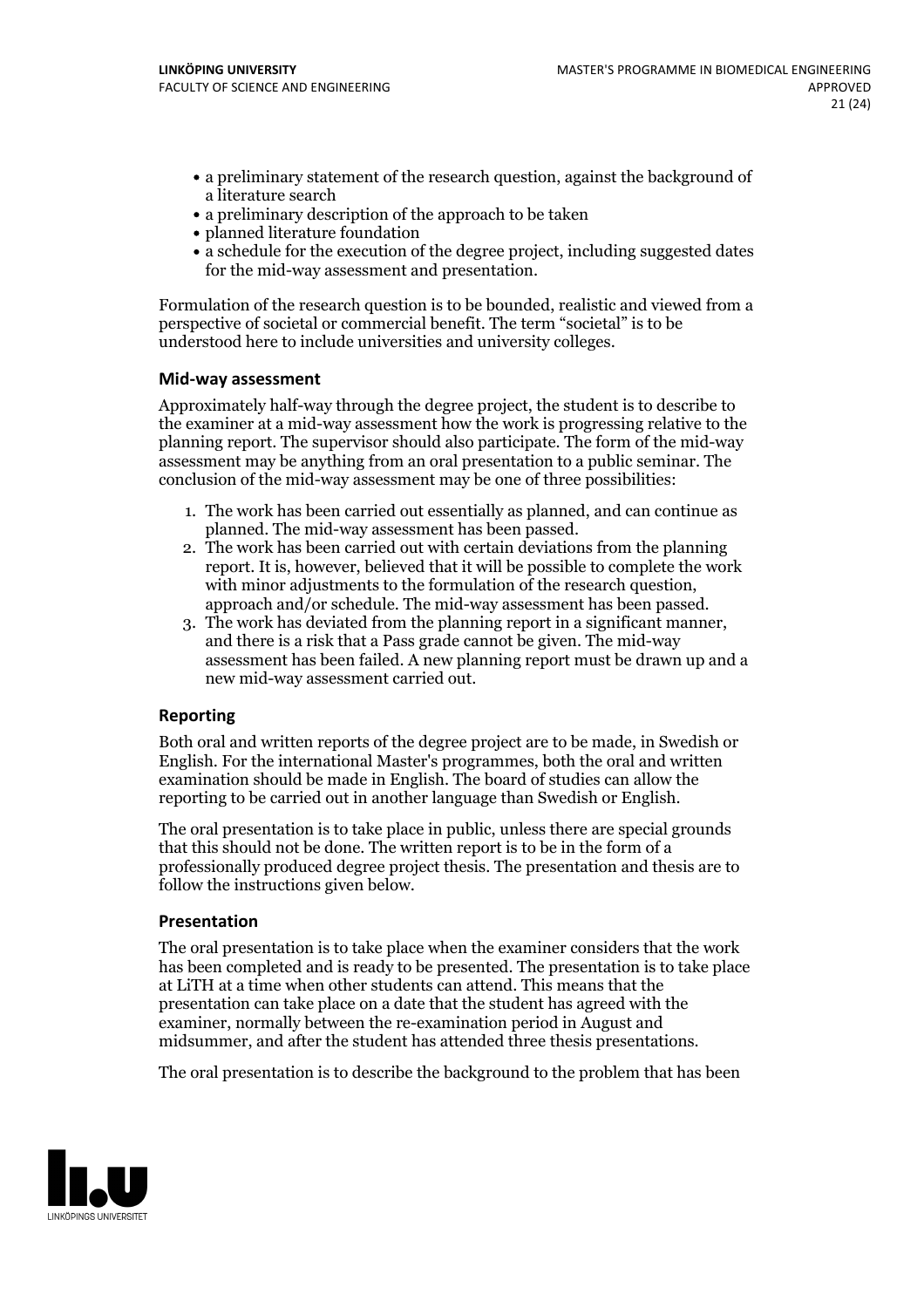studied, describe the methods used, and present the results and conclusions. The presentation is to be at a level suitable for everyone present, not just for specialists. After the oral presentation, the student is to counter any criticism that the opponent may raise, and allow other participants to pose questions. The presentation and the opposition are to be approved by the examiner. When any required adjustments of the thesis have been made, the reflection document has been approved, and the student has functioned as an opponent for another degree project, the degree project is reported as a passed course and the credits can be used to satisfy the requirements for a qualification.

### **Degree project thesis**

The written degree project report is to be professionally written and comprehensive, and it is to demonstrate a scientific approach. The report must be prepared in accordance with principles for acceptable practice when referring to sources (references or quotations for which the source is specified) when the text, images, ideas, data, etc., of other people are used. It is also to be made clear whether the author has reused his or her own text, images, ideas, data, etc. from previous examinations, such asundergraduate work, project reports, etc. (This is sometimes known as"self-plagiarism".) A failure to specify such sources may be regarded as attempted deception during examination.

The contents are to be easy to understand, and the way in which material is presented is important. It must describe the background to the project and the formulation of the research question. The choice of approach is to be clearly explained, and the thesis should make clear the coupling between the results and the conclusions. Commonly accepted scientific methods are to be used for processing the results. The discussion is to be comprehensive, and demonstrate that the student masters analytical thought processes. The thesis is to demonstrate good mastery of the literature in the field, and include an abstract. Theses that are principally written in Swedish should contain a summary in English. A publication-ready manuscript and a reflection document covering the work undertaken are to be submitted to the examiner within 10 days after the oral presentation. The examiner may grant an exemption from this requirement. If final versions of the required documents are not submitted as stipulated, the examiner may determine that the presentation is to be rescheduled.

The Faculty of Science and Engineering (Institute of Technology) at Linköping University recommends that degree project theses be published.

### **Opposition**

An oral opposition is to be carried out either before or after the student presents his or her thesis. The opponent must satisfy the same requirements for the number and level of credits gained as those of the student's degree project. The opponent must also have attended three thesis presentations as a member of the audience. Acting as an opponent during the thesis presentation of another student is subject to points-based assessment as described in the course syllabus.

The opponent is to:

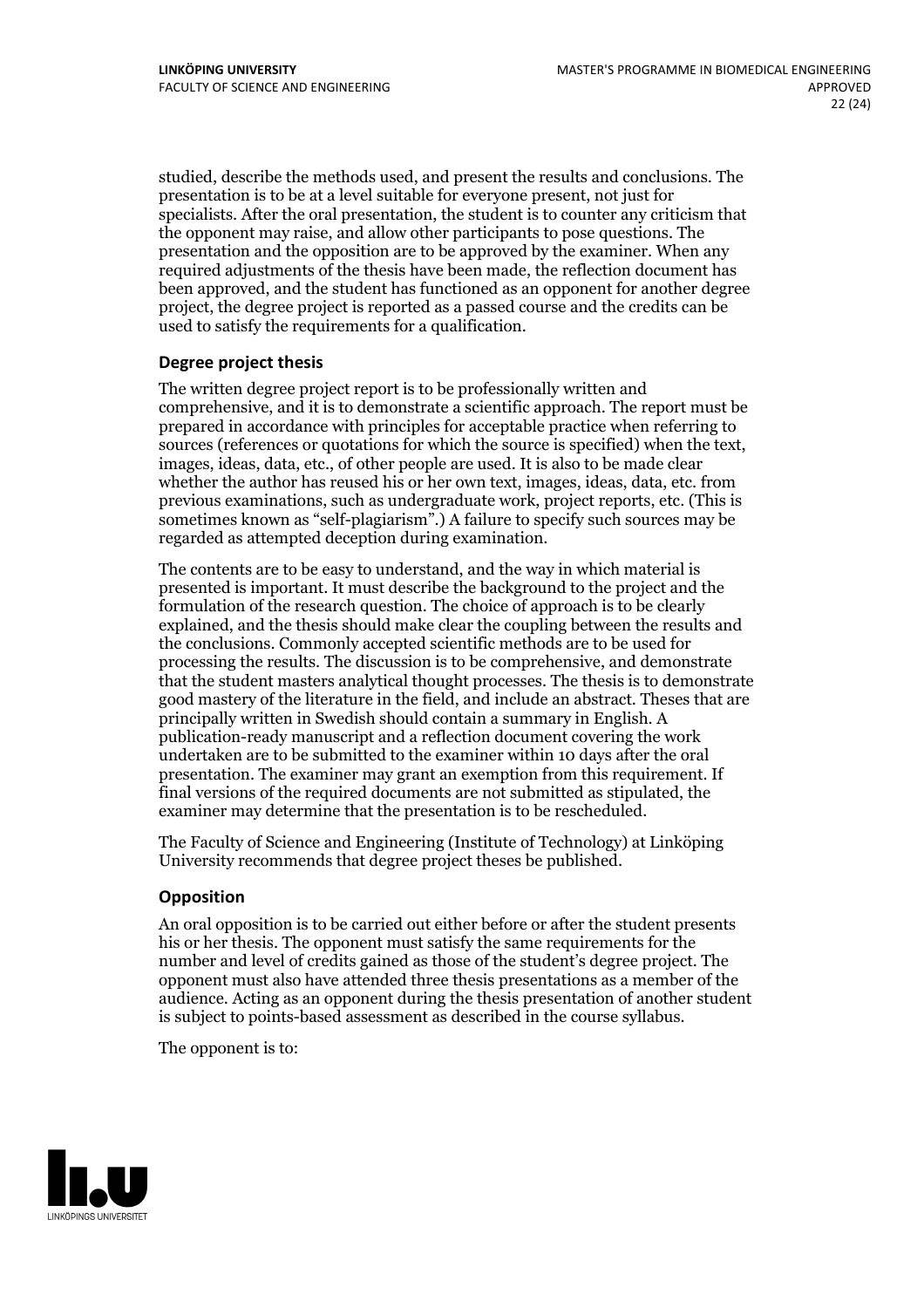- discuss and comment on the selection of methods, results and (where relevant) data processing, conclusions, possible alternative solutions and conclusions, and the management of literature
- comment on the general arrangement of the degree project thesis and related, formal aspects of style, and comment on the oral presentation technique
- illuminate the strengths and weaknesses of the thesis.

The duration of the opposition should be approximately the same as that of the presentation, and it is to include a discussion in which the student presenting the thesis replies to and comments on the criticism raised by the opponent.

Unless otherwise agreed, at least one week before the presentation the opponent is to present in writing to the examiner the important issues that will be discussed, and the structure ofthe opposition that will be taken. The opponent and the examiner discuss the structure that the opponent has drawn up.

In a normal case, the number of opponents will be the same as the number of respondents. In exceptional cases, the examiner may decide that this is not to be the case.

### **Attendance at presentations**

A student is to attend presentations of degree project theses as described in the course syllabus. The presentations attended must be at the same level or a higher level than the degree project of the student.

It is advantageous that one of the presentations attended is a licenciate degree seminar or a doctoral disputation. The student is responsible for ensuring that a certification of attendance at the presentation is obtained and passed to the departmental administrator for registration in Ladok. Attendance at such presentations is a component of the degree work that is subject to points-based assessment.

The occasions on which a student attends presentations are to be completed before the student presents the degree project thesis. The course syllabus for the degree project describes the scheduling of the attendance at presentations.

### **Reflection document**

A document reflecting on the work that has been carried outis to be submitted to the examiner within 10 working days of the oral presentation. Instructions for preparing a reflection document can be reached through www.lith.liu.se/examensarbete/examensarbete?l=sv.

#### **Grades**

The degree project is graded as either Pass or Fail. In order for a student to obtain a pass grade for the degree project, all components must be completed and be awarded a pass grade.

### **Right to obtain supervision**